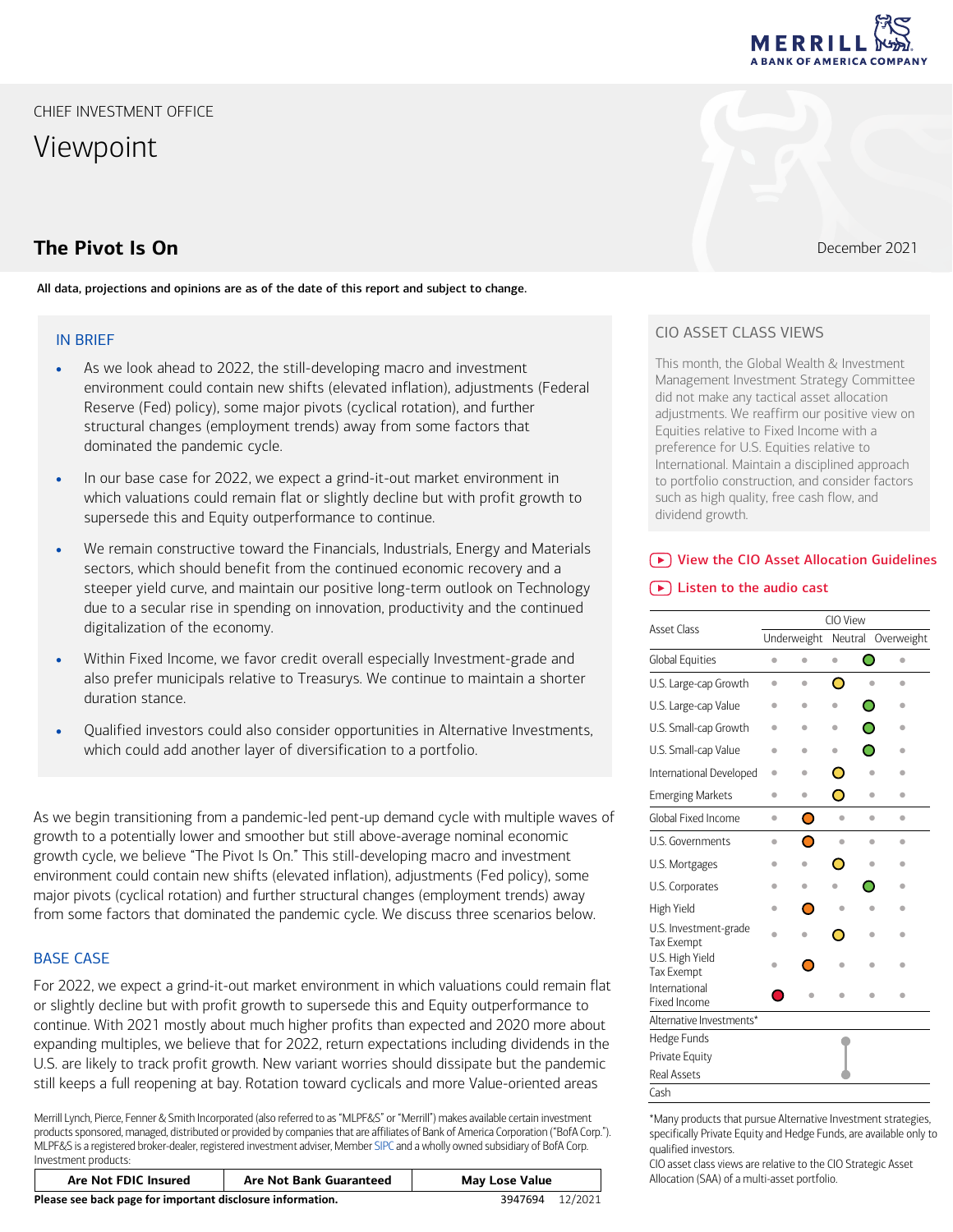including small-caps is preferred and the long-duration, high-growth, little-to-no profit areas come under continued pressure.

Sectors and industries with pricing power (Energy, Materials, Industrials—infrastructurerelated―and Financials), economic leverage and strong profits growth mixed with attractive valuations dominate the year, in our view. Included in this environment, we expect dividend growth and higher-quality areas with low balance sheet leverage to also outperform. We still expect high free cash flow, strong balance sheet and mega Technology also to do well. This scenario may carry higher volatility and perhaps multiple pullbacks but we would leverage these as potential buying opportunities, particularly as we begin the year.

Yield drifts could go higher tracking inflation and stronger economic growth. The curve may shift upward and steeper between federal funds and the 10-year Treasury. We favor credit overall, especially Investment-grade, and also prefer municipal relative to Treasurys, but we would maintain a shorter-duration stance.

Commodity exposure is favored via Equities, in our view, with gold being considered as a potential hedge on elevated inflation, although we do not foresee a direct correlation between its price and inflation throughout the year.

### MOST BULLISH CASE

This Most Bullish Case could include an even better-than-expected profit growth as reopening worries fade, multiples slightly rise as capital investment, stronger consumer spending than anticipated, continued pricing power, liquidity remains high, and aboveaverage revenue growth continues. In addition, new variants would turn out to be mild and the reopening of the economy accelerates.

The Fed removes ultra-accommodation, but the market is prepared for it given the high growth. The job market surpasses its expectations, but inflation creeps higher maintaining a negative real rate environment. Nominal economic growth surpasses consensus expectations handily.

Valuations actually expand slightly given the comfort level for risk rising. Yields back up and the curve steepens, keeping financial conditions stimulative.

Risk aversion wanes even if the "wall of worry" is maintained. A subtle rise in valuations mixed with very strong profit growth and still-healthy financial conditions would lead to Equity total returns closer to 15%-20% in the U.S., in our view.

A rotation to cyclicals is accelerated where Value, small-caps, reflationary sectors and industries outperform. Financials, Energy, Materials and Industrials are most preferred. Some mega Technology with high free cash flow should also do well, in our view.

Yields would back up more-than-expected and the Fed would likely remove policy faster and hike interest rates more than expected but, again, investors would most likely take this in stride.

Non-U.S. markets would likely rise in sympathy with the U.S. and could exhibit some quarterly outperformance. If the new variants fade quicker or are milder than expected, emerging markets (EM) would likely outperform for the first time in years.

This scenario is not without worry or pullbacks, but we would be buyers on weakness as we begin the year in Equities in this scenario.

## DOWNSIDE CASE

This case is somewhat straightforward but includes more complexity, in our opinion.

This Downside Case, our least probable case, is one that could include lower valuations (pressured by rising rates due to much higher inflation, much lower liquidity, and slower growth―in other words, very low confidence in the future), a peak in corporate profits and a nominal economic growth backdrop that performs well below expectations.

The Fed would maintain its recent pivot, and accelerate tapering and raise rates into a much slower growth environment which creates rising real concerns over stagflation. In addition, new variants would become a force that slows growth down further but inflation creeps higher given extended goods buying and supply chain disruptions.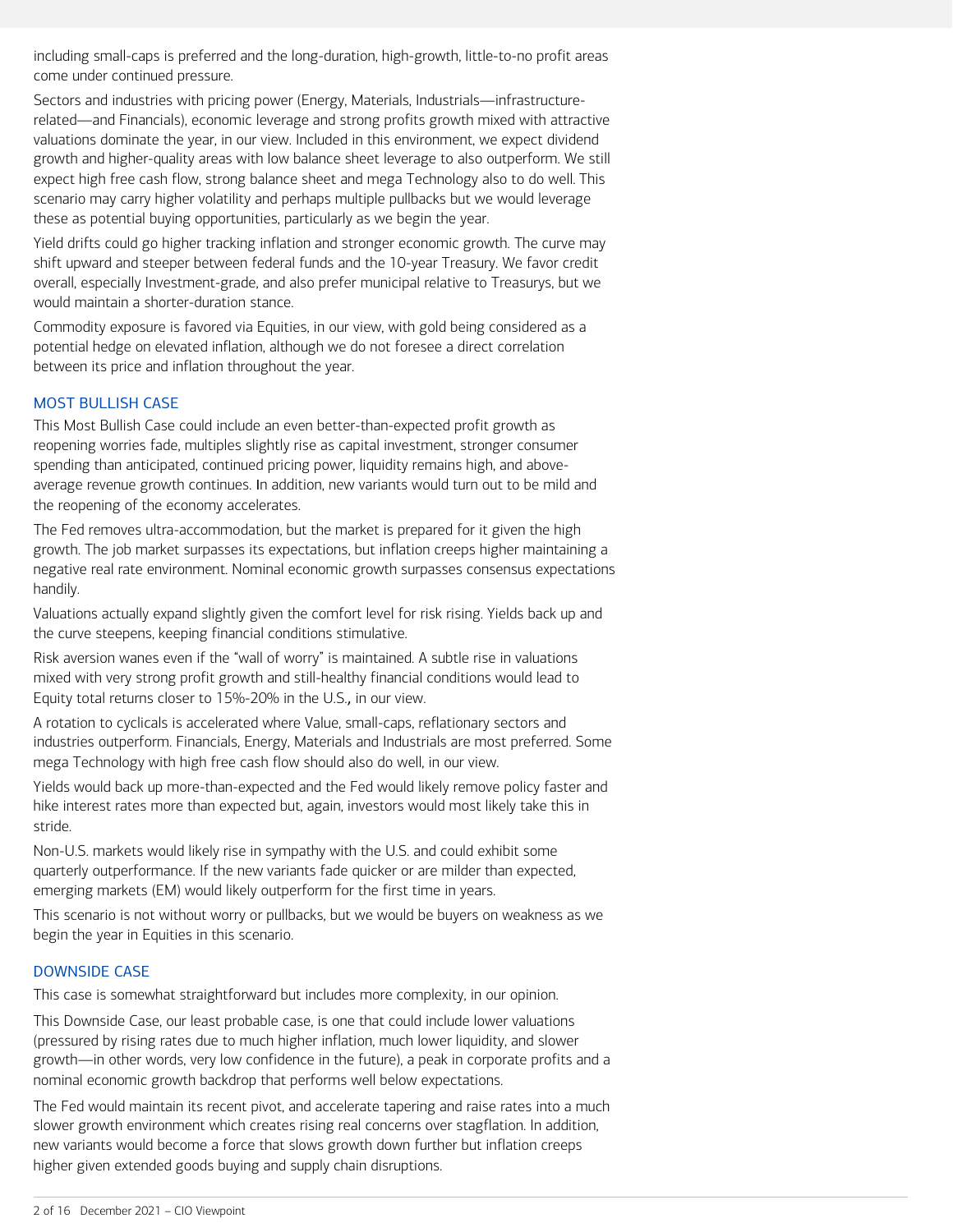Cyclicals, commodities and reopening investments correct with Technology and Growth segments declining as well, given the potential for both slower growth (new variant worries) and higher short rates (tighter Fed).

The yield curve ultimately flattens and recycles the worries over stagflation. Gold could be considered a potential hedge but not directly, in our view.

Risk assets, namely higher beta areas including non-U.S. markets, would likely also come under pressure as the U.S. dominates the growth curve globally―a slower U.S. and slower China would lead to a slowdown globally, in our view.

More defensive assets, sectors and industries would be preferred including investments with strong dividend growth.

### **SUMMARY**

In summary, our Base Case represents our highest probability scenario with the Most Bullish Case next and then the Downside Case. The commonality across all three scenarios is that we believe all things considered, high quality, free cash flows and dividend growth as factors are all attractive.

We still prefer more cyclical and Value exposure overall given our view that a large rotation toward these areas continues throughout 2022 mixed with strong mega Technology free cash flow companies. Finally, we significantly prefer Equities relative to Fixed Income in our Base Case.

There will be time much later down the road, post 2022, to worry more about the magnitude of Fed tightening (less liquidity) and how this could affect the broader growth level in the economy, corporate profits and Equity valuations.

## CIO INVESTMENT DASHBOARD

The outlook for global economic activity remains strong despite having gradually moderated, with 83% of our proprietary growth indicators (a range of indicators across different economies, strategies, markets and asset classes) flagging a bullish or neutral signal, according to BofA Global Research. Elevated consumer net worth, savings and job growth should remain powerful supports, while risks from the spread of a more infectious coronavirus variant remain. Corporate earnings continue to demonstrate considerable momentum across styles, sectors and regions. Monetary and fiscal policy should incrementally tighten from here, but continue to provide an accommodative backdrop for Equities. Corporate credit conditions are generally benign, with credit spreads remaining in a tight range across Investment-grade (IG) and High Yield (HY). Relative valuations continue to favor Equities over Fixed Income, although a disorderly move higher in yields would be considered a headwind for Equities.

Investor sentiment is currently neutral. We are mindful of the potential for some profittaking by investors in the near term amid concerns about inflation and another surge in coronavirus cases. However, any pullback is likely to be an opportunity to add to cyclical areas of the market, given higher levels of nominal growth and profit.

Implication for Equities

#### Current readings on the key drivers of Equities for investors to consider, with arrows representing the recent trend:

| Factor            |          | Implication for Equities |                  | CIO View                                                                                                                                                                                                                                                                                                                                                                                                                                                                                                                                                                                                           |
|-------------------|----------|--------------------------|------------------|--------------------------------------------------------------------------------------------------------------------------------------------------------------------------------------------------------------------------------------------------------------------------------------------------------------------------------------------------------------------------------------------------------------------------------------------------------------------------------------------------------------------------------------------------------------------------------------------------------------------|
|                   | Negative |                          | Neutral Positive |                                                                                                                                                                                                                                                                                                                                                                                                                                                                                                                                                                                                                    |
| Earnings          |          |                          |                  | In 03, the S&P 500 and Europe STOXX 600 reported profits that positively surprised consensus estimates<br>by roughly 9.3% and 7.7%, respectively, according to Bloomberg. While positive, the magnitude of the<br>beats have diminished compared to earlier quarters. Still, upward earnings revisions point to a continued<br>robust profits picture. In the U.S., profit margins overall remain resilient, as strong demand has boosted<br>sales and offset higher costs. Year-over-year (YoY) growth in S&P 500 profits registered at 39% for Q3,<br>according to FactSet                                       |
| <b>Valuations</b> |          |                          |                  | U.S. Equity valuations are extended on an absolute basis but remain attractive compared to Fixed Income.<br>S&P 500 price-to-earnings (P/E) ratio (next 12 months) is at 21x, higher than the historical average, but<br>has declined this year as earnings have risen. The S&P 500 earnings yield is 335 basis points (bps) above<br>the 10-year Treasury yield, indicating more upside for Equities relative to Fixed Income. Low-but-positive<br>interest rates have been underpinning higher valuations for Equities by maintaining easier financial<br>conditions while keeping deflationary concerns at bay. |
|                   |          |                          |                  |                                                                                                                                                                                                                                                                                                                                                                                                                                                                                                                                                                                                                    |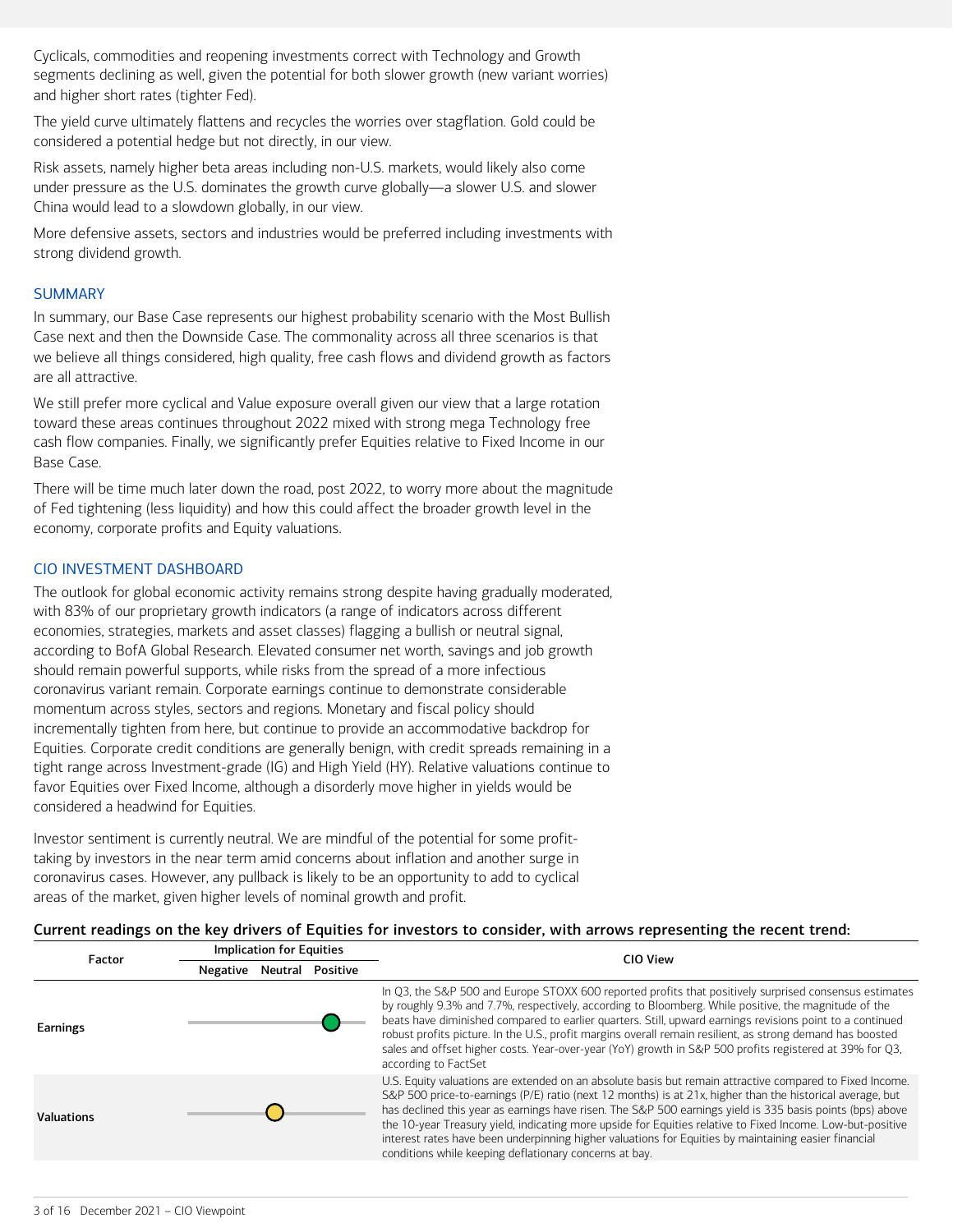

Source: Chief Investment Office. Data as of December 7, 2021.

#### EQUITIES

We expect Equities to outperform Fixed Income: Global Equities should benefit from higher nominal growth levels, healthy corporate profits, rising consumer spending and an improvement in the service sectors. Bond yields may rise as central banks become more hawkish in 2022; however yields still remain at historically low levels and supportive of valuations. The rise of a new variant is creating uncertainty in the near term; however medical advances allow local authorities to maintain a high threshold for shutdowns. We continue to favor U.S. Equities and are neutral International Developed Equities and Emerging Markets (EM).

We are overweight U.S. Equities overall: The U.S. remains our preferred equity region relative to the rest of the world, with stronger balance sheets on aggregate, robust economic growth prospects and strong earnings revisions. U.S. Large-caps generally offer a balance of Quality, Yield and Growth factors, while Small-caps offer higher cyclicality and more attractive relative valuations.

We expect earnings per share (EPS) for the S&P 500 to improve to \$206.50 in 2021, with potential for upside as earnings estimates trend higher. A strong manufacturing sector, capital expenditures (CapEx) and margin improvement also bolster the case for a strongerthan-expected earnings recovery. U.S. Equity valuations are extended on an absolute basis but remain attractive compared to Fixed Income. The rising exposure of the S&P 500 to secular growth industries, lower levels of global interest rates and improving profit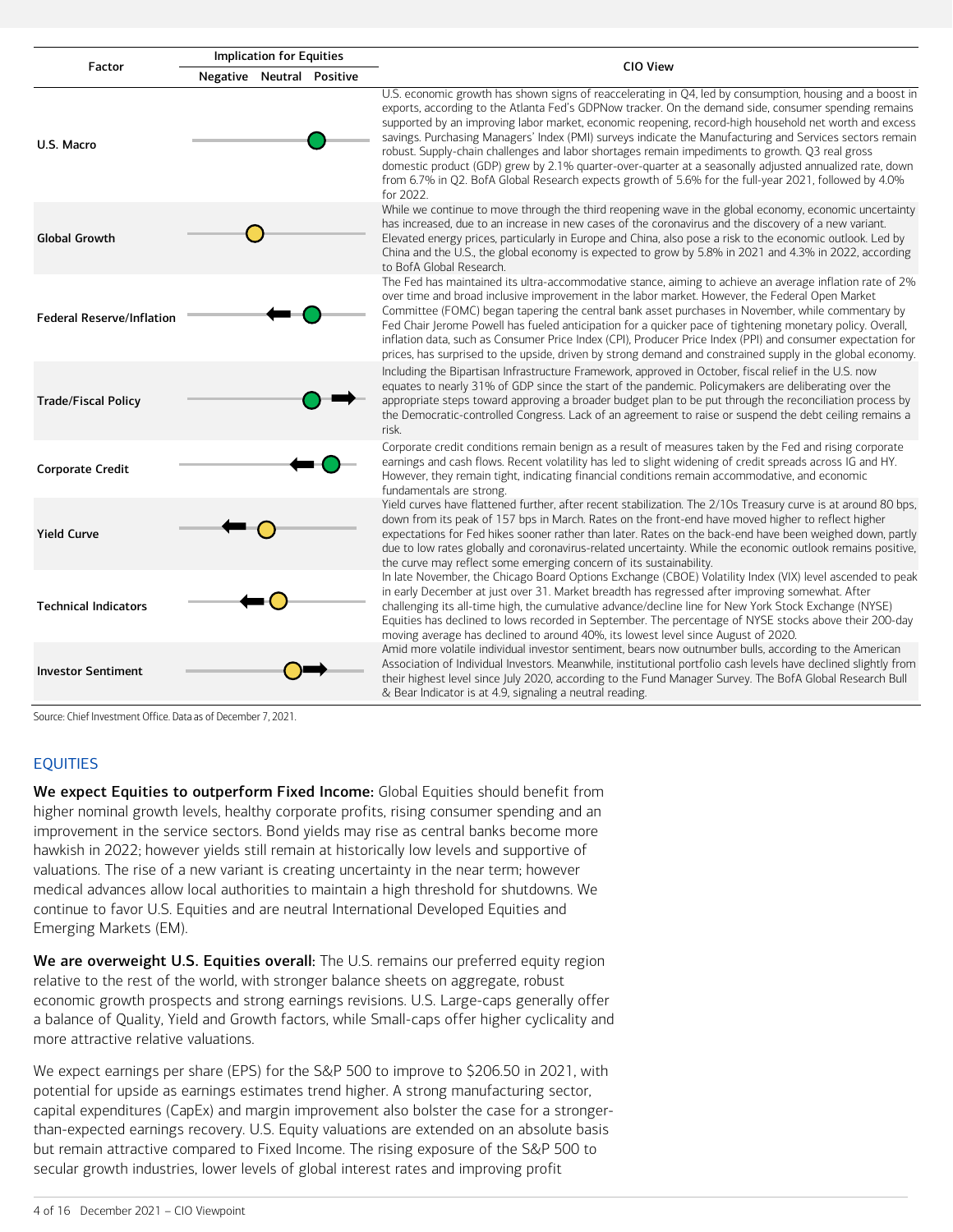margins support higher multiples. In the near term, however, performance will likely be influenced by economic reopening, sentiment and policy developments. Near-term risks for Equities come from the new variant, China's slowdown and its effect on multinational earnings, a rise in energy prices and the upcoming debt ceiling negotiations. We would expect volatility to rise as financial conditions tighten as the Fed continues to taper and interest rates drift higher.

We remain constructive toward the Financials, Industrials, Energy and Materials sectors, which should benefit from the continued economic recovery and a steeper yield curve, and maintain our positive long-term outlook on Technology due to a secular rise in spending on innovation, productivity and the continued digitalization of the economy. We continue to maintain a positive outlook for the consumer; however, the Consumer Discretionary sector is discounting the reopening, and rising input costs pose a risk to margins. Healthcare is a diverse sector with a mix of defensive bond proxies and high-growth stocks that could face headwinds in this part of the cycle. However, we still believe the long-term trends in global healthcare spending are positive.

We believe portfolios should incorporate both Growth and Value factors that would simultaneously gain from cyclical and secular forces gaining traction. Growth should continue to benefit from accelerated secular investments in 5G, artificial intelligence, cloud computing, robotics and health infrastructure globally. However, current economic conditions suggest that investors may want to consider emphasizing Value, which has higher exposure to cyclical sectors that benefit from an improved pace of earnings growth and economic normalization. We also favor Small-cap Equities, given their cyclical nature, correlation to interest rates and inflation and the rising CapEx cycle. Both Value and smallcaps are trading at discounted relative valuations.

We are neutral Emerging Market Equities: EM Equities have been relative underperformers this year given weaker fiscal support, slower vaccination rollouts in lower-income countries, a moderation in the growth outlook for China, and upside risks for U.S. inflation and interest rates. We nonetheless continue to expect a wide return dispersion between individual EM countries and regions. Cyclically-oriented markets in Latin America and EMEA (Europe, Middle East and Africa) should be well positioned as global economic activity continues to normalize, while markets in Asia with high exposure to digital industries remain long-term beneficiaries of the expanding digital economy. We also see trade tensions with the U.S. and intermittent shifts in regulatory policy causing periodic bouts of volatility for the heavyweight China market. This risk bears watching, as China comprises roughly 35% of broad EM indexes and, therefore, can create a policy-driven overhang in the medium term. The continued rise in EM consumer spending remains a big reason that we believe investors should maintain a strategic allocation to EM Equities. The emerging world now constitutes around 40% of global personal consumption expenditures (PCE) according to the United Nations, and ongoing convergence with developed economies should support GDP growth and corporate earnings over the longer term. We favor active management<sup>[1](#page-4-0)</sup> when investing in EM, as fundamentals differ across countries, based on key vulnerabilities to commodity prices, borrowing costs, external financing conditions and other factors.

We are neutral International Developed Market Equities: International Equities have been mixed this year, as the pace of economic reopening, earnings recovery and relative valuation differs across countries. An uptick in coronavirus cases has recently weighed on European equities, but improving growth and elevated positive earnings revisions remain as tailwinds. Japanese equities remain well supported as their vaccine rollout has ramped higher, earnings revisions remain positive and additional fiscal stimulus was recently approved. Both Europe and Japan have strong sensitivities to global economic activity and should benefit as output continues to normalize. International Developed Equities have the potential to add cyclicality and Value orientation in portfolios.

<span id="page-4-0"></span><sup>1</sup> Active management seeks to outperform benchmarks through active investment decisions such as asset allocation and investment selection.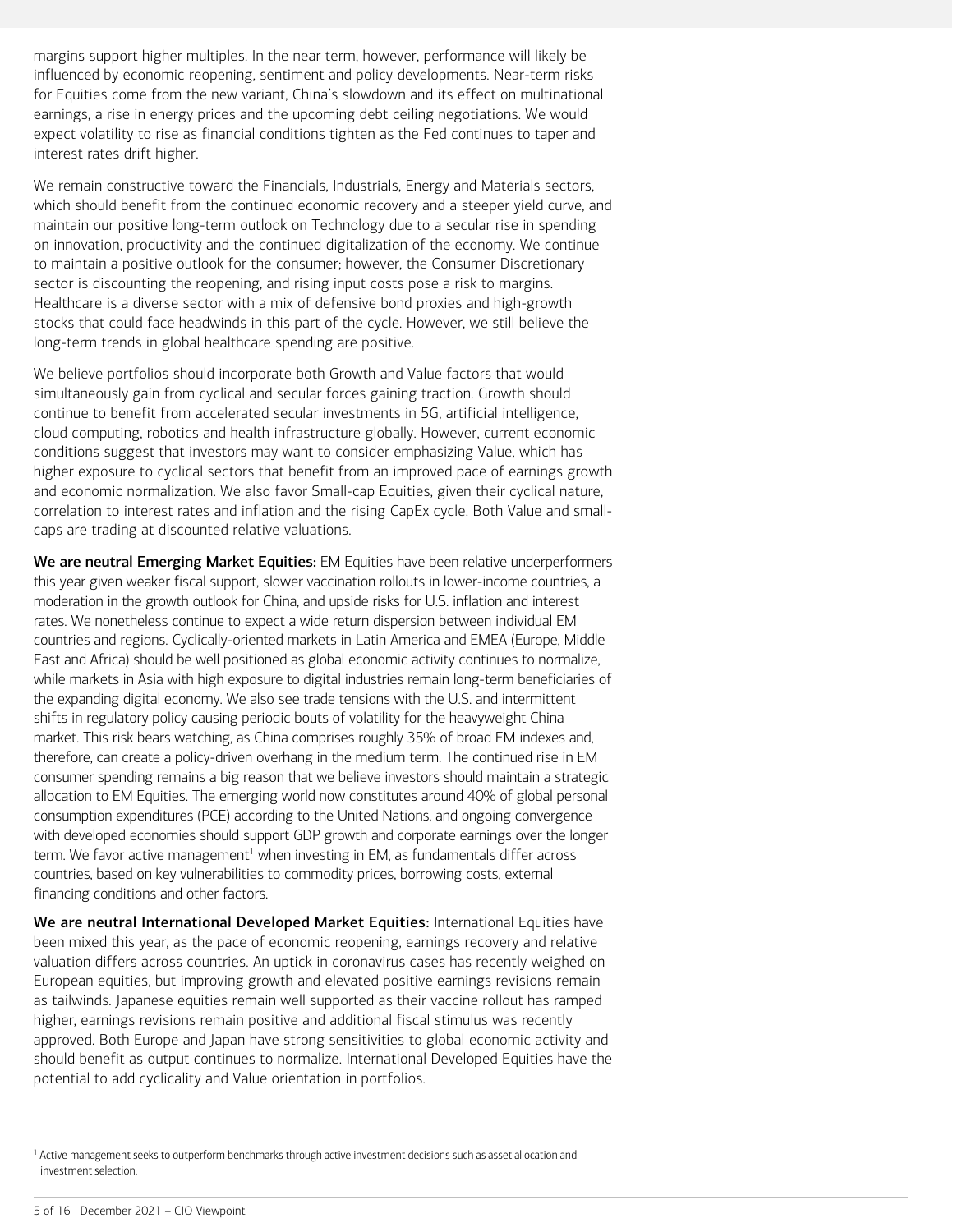### EQUITY WATCH LIST

- Regional economic reopenings, coronavirus case trends, vaccination distribution timeline
- Rising expectations for Fed tightening as inflationary pressures persist
- Economic data for production, labor, consumer expectations, and credit and liquidity conditions
- Progression of earnings estimates amid margin pressures
- Fiscal policy adjustments, including additional spending packages and taxes
- Reorganization of global supply chains and U.S.-China relationship

## FIXED INCOME

We are slightly underweight Fixed Income: We prefer short duration relative to a stated Fixed Income benchmark that is aligned to investment goals. The Fed indicated at its November FOMC meeting that tapering of bond purchases would begin in November and finish toward the middle of 2022, but is now signaling that it may have to accelerate that even further at its December FOMC meeting. This unanticipated communication change is causing Treasury market volatility and yield curve flattening, although tightening of monetary policy may ultimately be a catalyst for rates to eventually move higher in 2022 if inflation continues at a relatively high pace. Market inflation indicators have recently moved down dramatically―by approximately 45 bps in five years―and while this is partly due to the Fed potentially getting out from being behind the curve, some of it is likely due to an increasing liquidity premium, similar to the move witnessed in Investment-grade corporates.

The Fed seems to believe it must withdraw accommodation at a somewhat faster pace now, and this has become more consensus as the rates market is pricing in two fed funds rate hikes in 2022 versus none previously. Treasury market volatility may therefore continue to increase in the coming months as the market grapples with more persistent inflation and a more aggressive and proactive Fed. The 10s/30s spread continues to narrow. While not at a worrying level, the trend continues to bear watching. We expect a bear flattening of the Treasury curve over the coming months with rates rising overall, but characterized by sharper increases at the shorter-end. On balance, Fed policy still continues to be positive for risk assets, credit risk, economic growth and inflation, and negative for interest rate risk.

While there should be upside to Treasury rates over the medium term, Treasurys should still be considered for most investors' portfolios, especially to complement portfolios with equity risk. However, investors less focused on managing short-term Equity volatility, with all Fixed Income portfolios, or with better ability to withstand price volatility, should still underweight Treasury allocations while favoring high-quality, IG spread products ―corporates and agency mortgage-backed securities (MBS). We still expect Fixed Income to be a diversifier―in the long run, coupon income is a larger determinant to total returns than price changes due to rate moves―and this diversification effect has proved true again during the recent volatility. Treasury/Equity correlations, which had broken down within the year, have reasserted themselves, consistent with our expectations.

## We remain slightly overweight Investment-grade corporates and slightly

underweight High Yield**:** Investment-grade corporates should continue to outperform Treasurys as the global economic recovery continues. That said, with spreads in the 90 to 100 bps range, we believe that excess returns versus duration-matched Treasurys are likely to come from carry and likely not from any significant spread tightening. The technical backdrop should remain supportive, underpinned by strong demand, particularly from institutional and foreign investors, in addition to waning net supply heading into 2022. Spread volatility in response to an unexpected or large move in Treasury yields, inflation or both remains a key risk; however, spreads have been relatively resilient thus far. Given some of the strongest fundamental trends in decades, any move wider in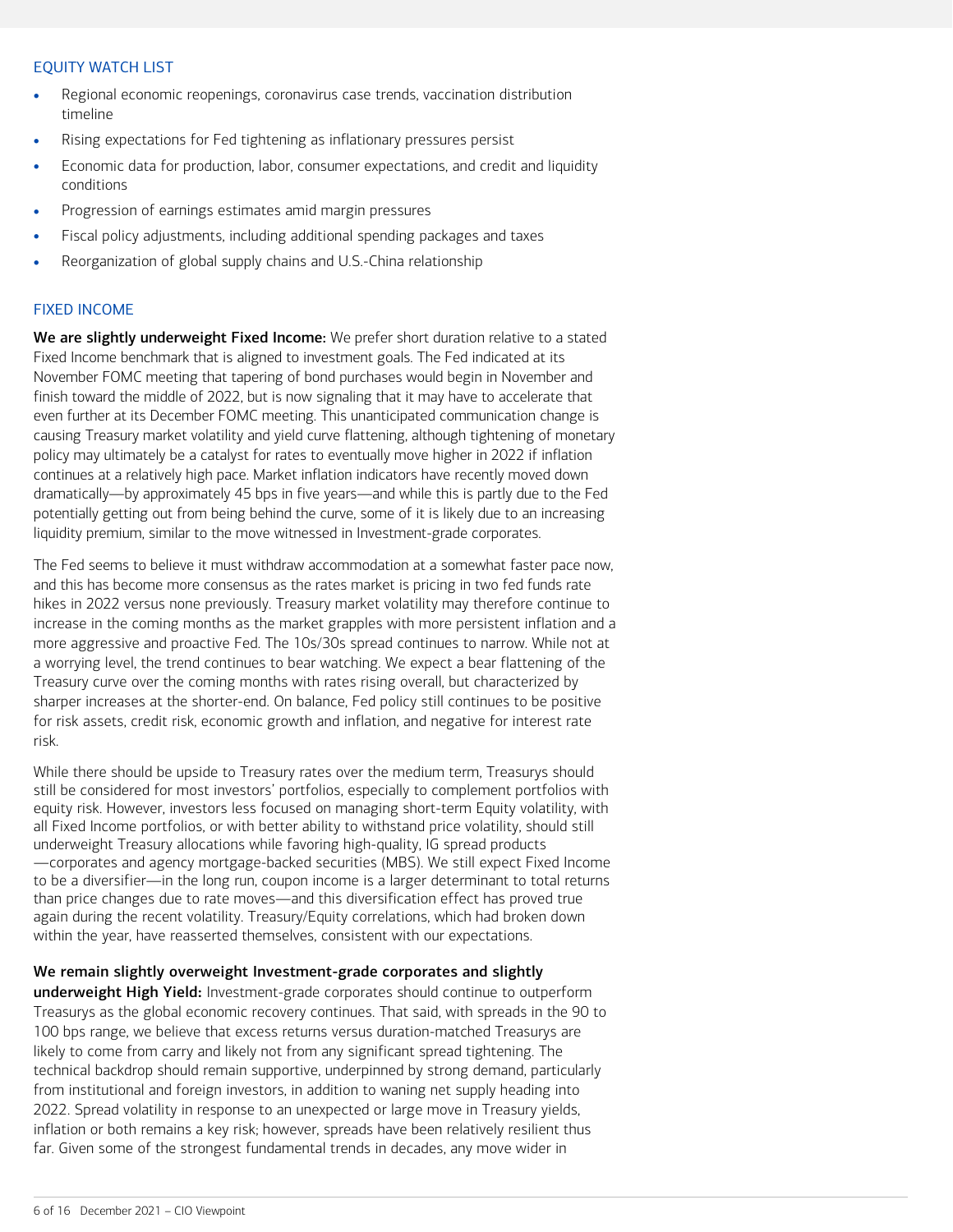spreads is likely to be short-term in nature and should be viewed as a potential buying opportunity.

Credit losses in IG are generally manageable and not a large component of spreads, but the same cannot be said in HY. Despite an improving fundamental backdrop, credit losses may rise and meaningfully reduce total returns. The yields now available in HY (roughly 4%) provide very meager compensation. Within HY allocations, we prefer larger allocations to secured floating-rate leveraged loans versus unsecured high-yield bonds, although both should be included, and we caution investors to be aware that strong near-term performance may not be sustainable.

Municipal bond valuations have cheapened recently but are still somewhat rich versus Treasurys, as measured on a historical basis. We believe fundamental conditions for munis remain strong, with improving tax collections, stronger pension funding levels and generous fiscal stimulus. These support narrow muni credit spreads, which have tightened through pre-pandemic levels and are currently at or near post-2007 tights. Formerly strong technicals may soften, however; demand may weaken with the removal of income tax rate hikes from the Build Back Better bill and tax-exempt supply may grow due to some issuers leveraging infrastructure stimulus funds. We expect munis will continue to provide value to tax-sensitive investors over the near-to-intermediate term, particularly carefully researched mid-to-lower-quality credits. However, current elevated valuations and tight credit spreads make it less likely that munis will outperform as strongly in 2022 as they did in 2021, in our view.

We are neutral Mortgage-Backed Securities: Volatility has increased in both rates and mortgage markets. Combined with worries about Fed tapering, this has caused spreads in MBS to widen from single digits earlier this year to mid-30s now. The rapid move in Treasury yields since January 2021 has also caused mortgage duration extension from the low 2s to high 4s according to the Bloomberg U.S. MBS Index. Further duration extension is limited from here, as duration stands within one year of its highest level seen in the last two decades. Going forward, increased volatility and oscillating mortgage rates could mean higher prepayment risk, which may move MBS spreads even wider in compensation. It is prudent to position conservatively within the sector, in our opinion. Longer-run, MBS still looks attractive versus Treasurys with additional yield spread, and the sector is a very large component of the high-quality bond market. Therefore, investors should maintain a significant weight to the sector as appropriate for their particular investment objectives and risk tolerance, although the opportunity set is currently still greater in the IG corporate sector.

#### FIXED INCOME WATCH LIST

- Potential Fed policy error, letting inflation run too hot
- The 10s/30s spread, which if it continues to narrow may signal slowing growth
- Uneven Treasury market sell-off as taper progresses and policy interest rate hikes begin
- Signs of any risk aversion in terms of spreads, yields or new issue activity
- Infrastructure plan and potential changes in the tax code
- Dislocations in Commercial Real Estate (CRE) markets

#### ALTERNATIVE INVESTMENTS

Given the differences in liquidity characteristics between alternative investments (AI) and traditional investments, the Chief Investment Office (CIO) asset class views on AI portfolio positioning continue to be neutral-rated versus our strategic allocations. These types of investments, in our opinion, should not be viewed at the asset class level on a tactical basis, but rather the tactical positioning should be expressed at the sub-asset class level.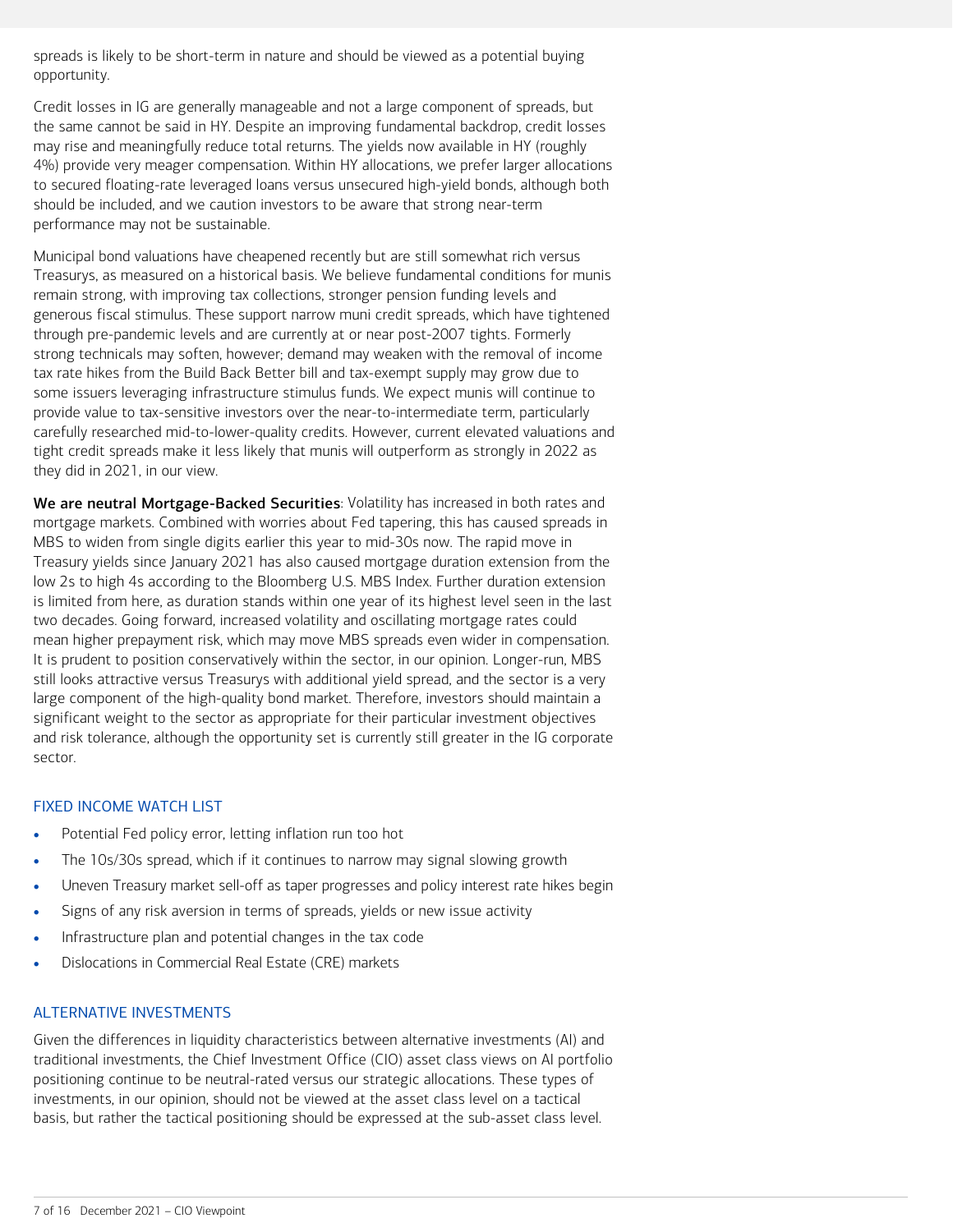We will continue to provide strategy-level guidance for qualified AI investors. We believe allocations to AI can introduce differentiated returns that can help complement existing traditional holdings by potentially enhancing returns, helping to reduce risk and capitalizing on opportunities not available through traditional investments.

We favor a strategic approach when allocating to Hedge Funds: In line with our overall overweight view on Equities, we currently see favorable opportunities for select Hedge Fund strategies for qualified investors, such as Equity long/short. The tenacity of the coronavirus Delta variant caused U.S. GDP to dip in Q3 to the slowest pace since the recovery began in the spring of 2020. GDP growth appears to be regaining steam in Q4, and we are optimistic that the U.S. economy will be robust in 2022. However, as new strains of the coronavirus keep appearing, with the Omicron being the most recent, it is unclear how contagious it is, what the effect will be on people (mild or severe symptoms) and what the efficacy of the current vaccines will be. This makes the future somewhat opaque, with the effect on GDP, inflation and interest rates unknowable.

As mentioned above, we are maintaining our moderately positive view for Equity Hedge strategies, unchanged from previous quarters. We continue to believe the market environment is attractive for skilled stock pickers. As the effect of the coronavirus-induced government stimulus abates, Equity Hedge managers are generally optimistic that company fundamentals should be a more significant driver of stock performance going forward. We believe such an environment to be conducive to alpha generation on both longs and shorts.

Equity Hedge Funds tend to have a quality bias in their long books. At the start of an economic recovery, low quality stocks tend to lead the early stages of a rally but then underperform once the recovery peaks after a few quarters and until the next recession. Some fund managers believe we are entering this second phase during which higherquality stocks tend to outperform. If true, this could be a tailwind to Equity Hedge Funds' alpha generation going forward. S&P 500 pair-wise correlations are low at the time of this report's publication. If the correlations remain low, that should also contribute to a favorable stock selection backdrop for Equity Hedge managers as stocks are more likely to trade on fundamentals. Valuation levels are not favorable and elevated relative to their five- and ten-year averages. However, this could be conducive to an attractive opportunity set for short sellers. Despite the challenging and mostly technically driven dynamics in 2020 and year-to-date in 2021 related to Equity Hedge Funds' short positions, managers generally maintain their discipline although some decided to reduce the practice of shorting individual stocks. Managers focused on alpha shorts are generally constructive on the prospect of this practice as they expect there will be less competition going forward.

Recently, we have become more cautious on Event Driven and Relative Value strategies, as credit spreads have tightened meaningfully and now are well below historical levels. Rising interest rates may also be a headwind for some strategies, with the yield on the 10-year now in a higher range; while still low from a historical perspective, the trend is most likely upward. In addition, there is a lack of opportunities for distressed strategies. For qualified investors seeking diversified return streams, trading strategies (especially trend-following strategies) are currently benefiting from greater and more diverse opportunities than seen in recent years and have the potential to provide competitive and less-correlated returns. There is also a level of asset class diversification to consider, as these managers invest across all parts of the investment spectrum: stocks, bonds, currencies and Commodities.

We favor a strategic approach when allocating to Private Equity: We view these strategies as long-term potential portfolio return enhancers with unique access to specialized investments and strategies unavailable in traditional portfolio construction. We see opportunities across a number of different sectors as the global economy continues to rebound. After dislocations caused by the coronavirus, managers that allocated to buyout and distressed areas of the market last year are seeing robust returns as the U.S. consumer continues to spend, even as there was a dip in the Q3 GDP number. Within the broad Private Equity universe, we continue to favor special-situation strategies that could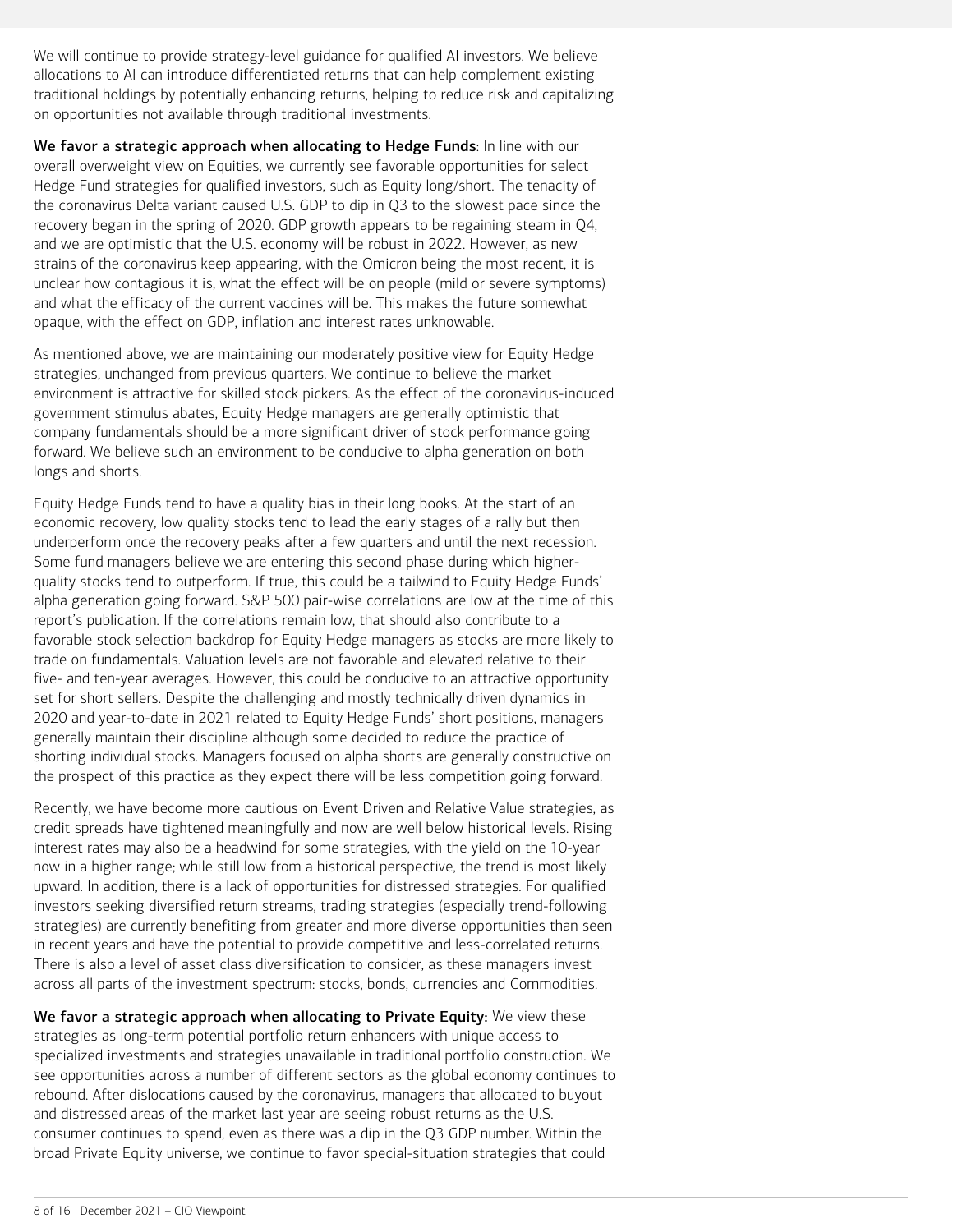benefit from pockets of stress resulting from the pandemic and from secular shifts across sectors due to disruptive technologies. Private Credit strategies are benefiting from the concerns of higher interest rates, as many of these investments are more credit- than interest rate-sensitive. Also, many of these types of investments are floating rate, offering some buffer to higher rates compared to a traditional Fixed Income portfolio. These strategies may be of interest to qualified investors seeking potentially enhanced yield and may complement traditional Fixed Income holdings.

We favor a strategic approach when allocating to Private Real Estate: While conditions across the Commercial Real Estate (CRE) market continue to be closely tied to the return-to-office scenario, we are seeing some "green shoots" across a variety of Real Estate (RE) sectors. Industrial RE (particularly logistics and infrastructure) is the leading sector and has rebounded strongly from the 2020 lows. Demand for multifamily housing continues to grow, and hotels and office properties have put up back-to-back positive numbers in Q2 and Q3. For prospective qualified investors, we continue to place emphasis on direct investments in well-located properties in strong regions of the country that exhibit attractive rent-roll and cash-flow characteristics and have the potential to bridge into the next cycle, helping to provide a long-term hedge against rising inflation. Additionally, given the increasing importance of eCommerce, we continue to believe the Industrial sector (warehouses, data centers, etc.) will likely be an area of growth as companies compete for position in an on-demand economy. Looking out further, there is a case to be made for adaptive reuse in certain parts of the CRE market. This strategy, which is primarily the domain of opportunistic/value-add managers, involves converting nonproducing assets into performing properties. In today's environment, that could mean converting retail, office or mall properties into residential, medical or fulfillment centers.

**Commodities and the dollar:** For investors, there is a growing list of reasons to shore up strategic exposure to commodity prices heading into 2022. Supply-side shortcomings related to coronavirus, bad weather and crop failures are short-term factors that may fade as tailwinds, but rising maritime-based geopolitical risk and positive commodity supply/demand dynamics related to de-carbonization efforts appear to have staying power. A weaker dollar, potentially driven by valuations, could eventually emerge as an additional catalyst. At the same time, investor flows are revisiting the diversification benefits of Commodities. From a business cycle timing perspective, Commodity allocations often exhibit relative outperformance versus stocks and bonds when the labor market is tight and inflation is bubbling over. Ultimately, global growth anchors demand and is the most important factor to consider when allocating to Commodities and that outlook is positive for 2022.

Positioning within Commodities could be important to help mitigate the risk of rising real interest rates. Rising real interest rates would have the biggest effect on Commodities like gold because the price of gold is largely determined by speculation relative to other more fundamental commodities. For this reason and others, we favor cyclical commodities (industrial commodities and energy, for example) over gold.

The U.S. dollar continues to benefit from relatively stronger economic growth and a Fed that has shifted its rhetoric to acknowledge higher inflation and a tight labor market, and that extremely accommodating monetary policy is coming to an end and higher interest rates are in the future. This has helped the dollar to remain strong, exploiting the relative interest rate advantage versus the developed world. However, relatively higher inflation expectations as compared to other developed countries could weigh on longer-term valuations.

Tangible assets: Over the long term, especially given the unprecedented fiscal stimulus and monetary reflation now in place, tangible assets—such as real estate, timber, and farm and ranch land—may benefit portfolios through increasing diversification, helping to position for higher inflation, generating cash flows and providing possible favorable socialimpact opportunities.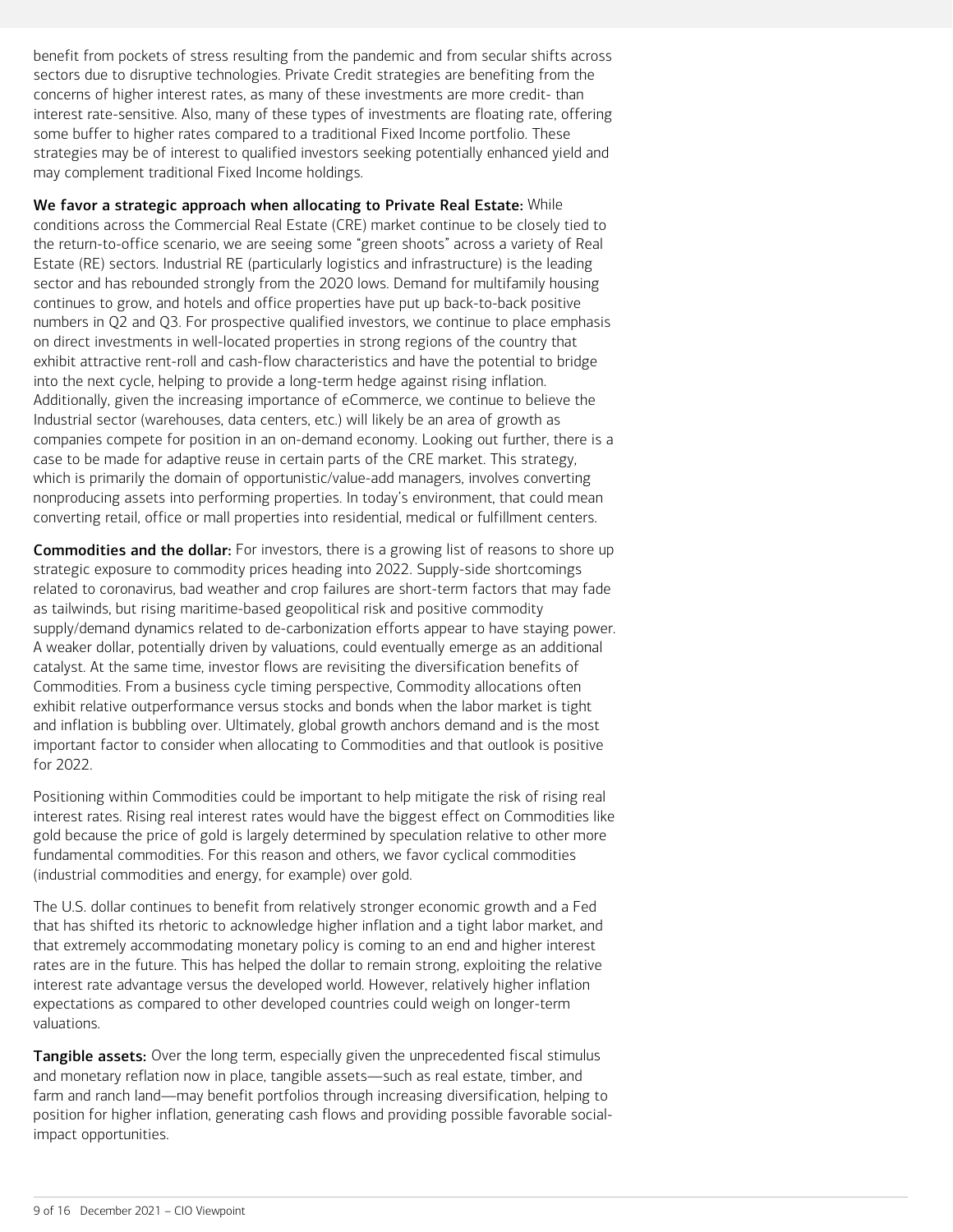#### MACRO STRATEGY

- The pandemic marked a secular shift in policy that has created a new dawn for the global economy, with major implications for investors. In most basic terms, it is a shift from the low-interest-rate, low-inflation, secular-stagnation environment that characterized the first two decades of the 21st century, to a higher nominal growth environment characterized by higher inflation, higher interest rates and stronger real growth. Monetary and fiscal policy have played key roles in this shift and remain accommodative even as the Fed begins tapering asset purchases.
- Overall, the macro backdrop supports stronger growth in cash flows and profits. We believe this is a positive backdrop for Equities.

#### ECONOMIC FORECASTS (AS OF 12/3/2021)

|                                         | 2021E | 01 2022E                 | 02 2022E                 | 03 2022E                 | 04 2022E                 | 2022E |
|-----------------------------------------|-------|--------------------------|--------------------------|--------------------------|--------------------------|-------|
| Real global GDP (% y/y annualized)      | 5.8   | $\overline{\phantom{a}}$ | $\overline{\phantom{0}}$ | $\overline{\phantom{0}}$ | $\overline{\phantom{0}}$ | 4.3   |
| Real U.S. GDP (% g/g annualized)        | 5.6   | 4.0                      | 4.0                      | 3.0                      | 2.0                      | 4.0   |
| CPI inflation $(\% \gamma/\gamma)$      | 4.7   | 6.8                      | 5.5                      | 4.5                      | 3.1                      | 5.0   |
| Core CPI inflation $(\% \gamma/\gamma)$ | 3.6   | 6.0                      | 5.0                      | 4.4                      | 3.5                      | 4.7   |
| Unemployment rate (%)                   | 5.4   | 3.9                      | 3.7                      | 3.6                      | 3.5                      | 3.7   |
| Fed funds rate, end period (%)          | 0.13  | 0.13                     | 0.38                     | 0.63                     | 0.88                     | 0.88  |

The forecasts in the table above are the baseline view from BofA Global Research. The Global Wealth & Investment Management (GWIM) Investment Strategy Committee (ISC) may make adjustments to this view over the course of the year and can express upside/downside to these forecasts. Past performance is no guarantee of future results. There can be no assurance that the forecasts will be achieved. Economic or financial forecasts are inherently limited and should not be relied on as indicators of future investment performance.

A = Actual. E/\* = Estimate. Note: BofA Global Research 2022 end period S&P 500 estimate is 4600; end period 10-year Treasury estimate is 2.00%; 2022 average West Texas Intermediate Oil estimate is \$82/barrel.

Sources: BofA Global Research; GWIM ISC as of December 7, 2021.

BofA Global Research is research produced by BofA Securities, Inc. ("BofAS") and/or one or more of its affiliates. BofAS is a registered broker-dealer, Member SIPC and wholly owned subsidiary of Bank of America Corporation.

When assessing your portfolio in light of our current guidance, consider the tactical positioning around asset allocation in reference to your own individual risk tolerance, time horizon, objectives and liquidity needs. Certain investments may not be appropriate, given your specific circumstances and investment plan. Certain security types, like hedged strategies and private equity investments, are subject to eligibility and suitability criteria. Your advisor can help you customize your portfolio in light of your specific circumstances.

The table below provides a rough indication of where the S&P 500 Index's central tendency could be, given various scenarios for EPS in 2022 and price-to-earnings (P/E) ratio multiples. These scenarios are not official price targets and are not meant to signal levels where portfolio actions may always be needed. However, during times of market volatility, it's useful to keep this basic framework in mind when considering whether to incrementally add to or trim risk from portfolios while staying invested in one's strategic asset allocation framework.

#### S&P 500 SCENARIOS BASED ON FORWARD P/E AND 2022 EPS

Forward P/E (Next 12 months)

|          |                              | $\frac{1}{2}$ . The state is the state in the state is the state in the state is the state in the state in the state in the state in the state in the state in the state in the state in the state in the state in the state in t |       |       |       |  |  |  |  |  |  |
|----------|------------------------------|-----------------------------------------------------------------------------------------------------------------------------------------------------------------------------------------------------------------------------------|-------|-------|-------|--|--|--|--|--|--|
| 2022 EPS | Forward P/E (Next 12 months) |                                                                                                                                                                                                                                   |       |       |       |  |  |  |  |  |  |
|          | 18.0x                        | 19.0x                                                                                                                                                                                                                             | 20.0x | 21.0x | 22.0x |  |  |  |  |  |  |
| \$235    | 4,230                        | 4,465                                                                                                                                                                                                                             | 4,700 | 4,935 | 5,170 |  |  |  |  |  |  |
| \$225    | 4,050                        | 4,275                                                                                                                                                                                                                             | 4,500 | 4,725 | 4,950 |  |  |  |  |  |  |
| \$215    | 3,870                        | 4,085                                                                                                                                                                                                                             | 4,300 | 4,515 | 4,730 |  |  |  |  |  |  |
| \$205    | 3,690                        | 3,895                                                                                                                                                                                                                             | 4,100 | 4,305 | 4,510 |  |  |  |  |  |  |
| \$195    | 3,510                        | 3,705                                                                                                                                                                                                                             | 3,900 | 4,095 | 4,290 |  |  |  |  |  |  |
| \$185    | 3,330                        | 3,515                                                                                                                                                                                                                             | 3,700 | 3,885 | 4,070 |  |  |  |  |  |  |
| \$175    | 3,150                        | 3,325                                                                                                                                                                                                                             | 3,500 | 3,675 | 3,850 |  |  |  |  |  |  |

For illustrative purposes only. Forecasts are subject to change. Source: Chief Investment Office as of December 7, 2021.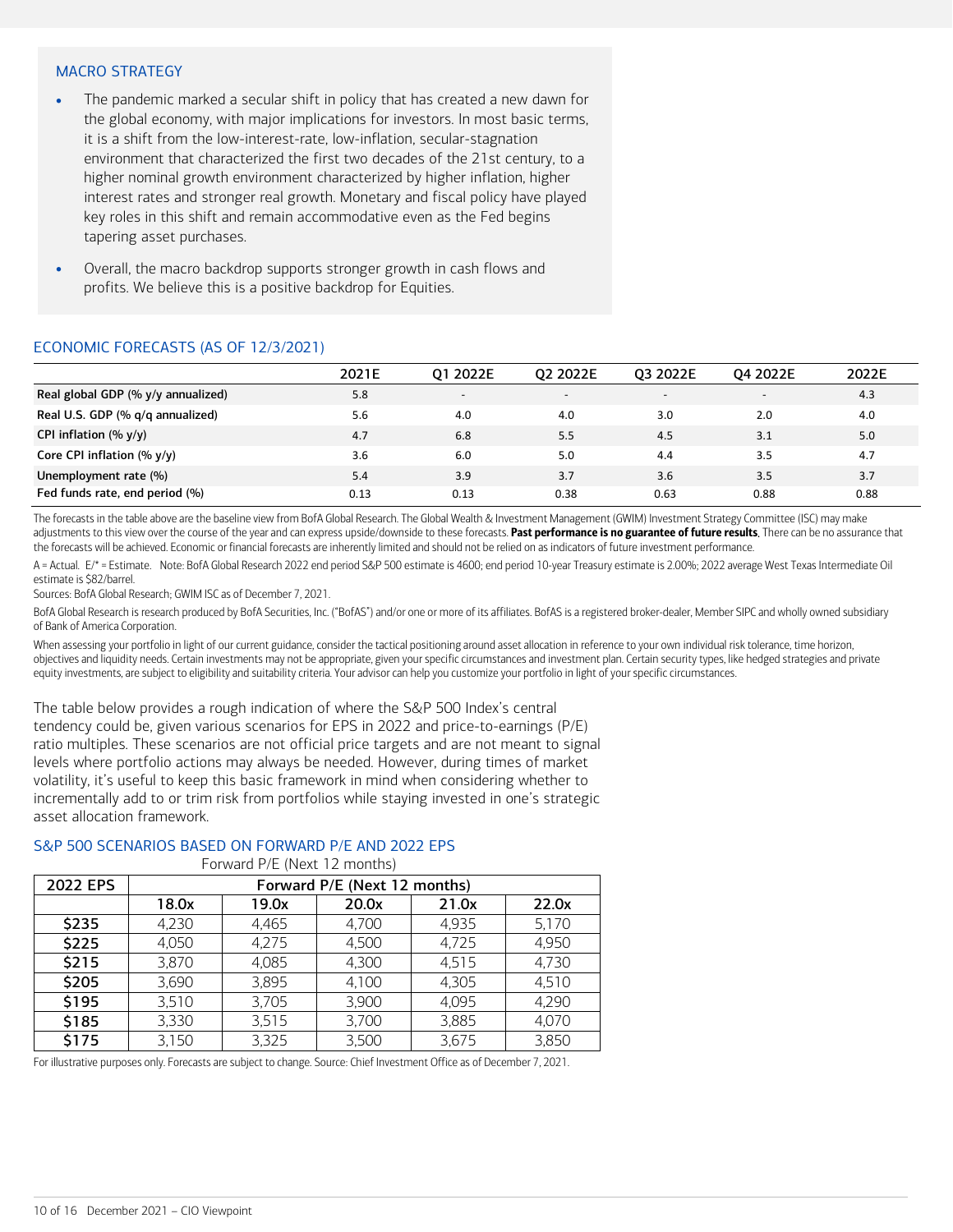## CIO ASSET CLASS VIEWS

|                                               |  | CIO View |                                |                                                                                                                                                                                                                                                                                                                                                                                                                                                                                                             |
|-----------------------------------------------|--|----------|--------------------------------|-------------------------------------------------------------------------------------------------------------------------------------------------------------------------------------------------------------------------------------------------------------------------------------------------------------------------------------------------------------------------------------------------------------------------------------------------------------------------------------------------------------|
| <b>Asset Class</b>                            |  |          | Underweight Neutral Overweight | Comments                                                                                                                                                                                                                                                                                                                                                                                                                                                                                                    |
| <b>Global Equities</b>                        |  |          |                                | We retain our positive view on Equities based upon favorable relative valuations and improving global<br>growth. Corporate profits remain in an uptrend as forward estimates have increased, policy remains<br>supportive and global growth continues to accelerate. We remain overweight the U.S., neutral<br>International Developed and neutral EM.                                                                                                                                                      |
| U.S. Large-cap Growth<br>U.S. Large-cap Value |  |          |                                | Growth should continue to benefit from accelerated secular trends, but Value, which has higher exposure<br>to cyclical sectors, should benefit from an improved pace of earnings growth and economic<br>normalization. We believe portfolios should incorporate both Growth and Value factors. At the sector<br>level, we continue to favor Technology for long-term secular growth exposure but are also constructive<br>near term on cyclical sectors like Industrials, Financials, Energy and Materials. |
| U.S. Small-cap Growth<br>U.S. Small-cap Value |  |          |                                | Small-caps have relatively attractive valuations and could benefit from further cyclical rotation.                                                                                                                                                                                                                                                                                                                                                                                                          |
| <b>International Developed</b>                |  |          |                                | Global economic recovery is expected to continue, which should benefit more cyclically oriented<br>International Developed markets. A substantial monetary and fiscal policy drive in Europe and Japan<br>paired with relatively attractive valuations is a support for international equities, though underlying rates<br>of nominal growth are expected to trail behind U.S. levels.                                                                                                                      |
| <b>Emerging Markets</b>                       |  |          |                                | We are neutral EM equities overall with cyclical regions well positioned for normalization in global<br>activity and Asian markets geared to long-term growth in the digital economy. Potential risks from rising<br>U.S. interest rates, domestic and U.S.-focused China policy, and slower vaccination rollouts in lower-<br>income markets.                                                                                                                                                              |
| International                                 |  |          |                                |                                                                                                                                                                                                                                                                                                                                                                                                                                                                                                             |
| <b>North America</b>                          |  |          |                                | The U.S. remains our preferred region on corporate earnings and balance sheet strength, with a<br>domestic demand-driven recovery likely to remain resilient as the economy continues to reopen. The<br>U.S. also has greater fiscal and monetary stimulus in place, which supports reflationary assets including<br>Equities.                                                                                                                                                                              |
| Eurozone                                      |  |          |                                | Increased level of fiscal policy coordination across the European Union (EU) should provide additional<br>support for domestic demand and may limit relative economic weakness, while exposure to cyclical<br>sectors should benefit from normalization of economic activity.                                                                                                                                                                                                                               |
| <b>U.K.</b>                                   |  |          |                                | Post-Brexit withdrawal from the EU single market remains a negative for medium-term growth.<br>Ongoing caution over uncertainty about final EU deal on financial services given significant economic<br>and market exposure. Large weighting in cyclical sectors should benefit from normalization of economic<br>activity. Rising coronavirus cases could present a potential headwind.                                                                                                                    |
| Japan                                         |  |          |                                | Large fiscal and monetary stimulus are key sources of support for growth in the domestic economy,<br>though market-based inflation expectations remain among the lowest for the major developed<br>economies. We expect long-term tailwinds from exposure to automation machinery and equipment<br>including from robotics, while valuations remain attractive.                                                                                                                                             |
| Pac Rim*                                      |  |          |                                | Large weighting in financials and other cyclical sectors should benefit from normalization of economic<br>activity. China exposure and international shifts on foreign policy toward Hong Kong remain an ongoing<br>source of uncertainty for the region.                                                                                                                                                                                                                                                   |

\* Pacific Rim refers to the geographic area surrounding the Pacific Ocean. The Pacific Rim covers the western shores of North America and South America, and the shores of Australia, eastern Asia and the islands of the Pacific.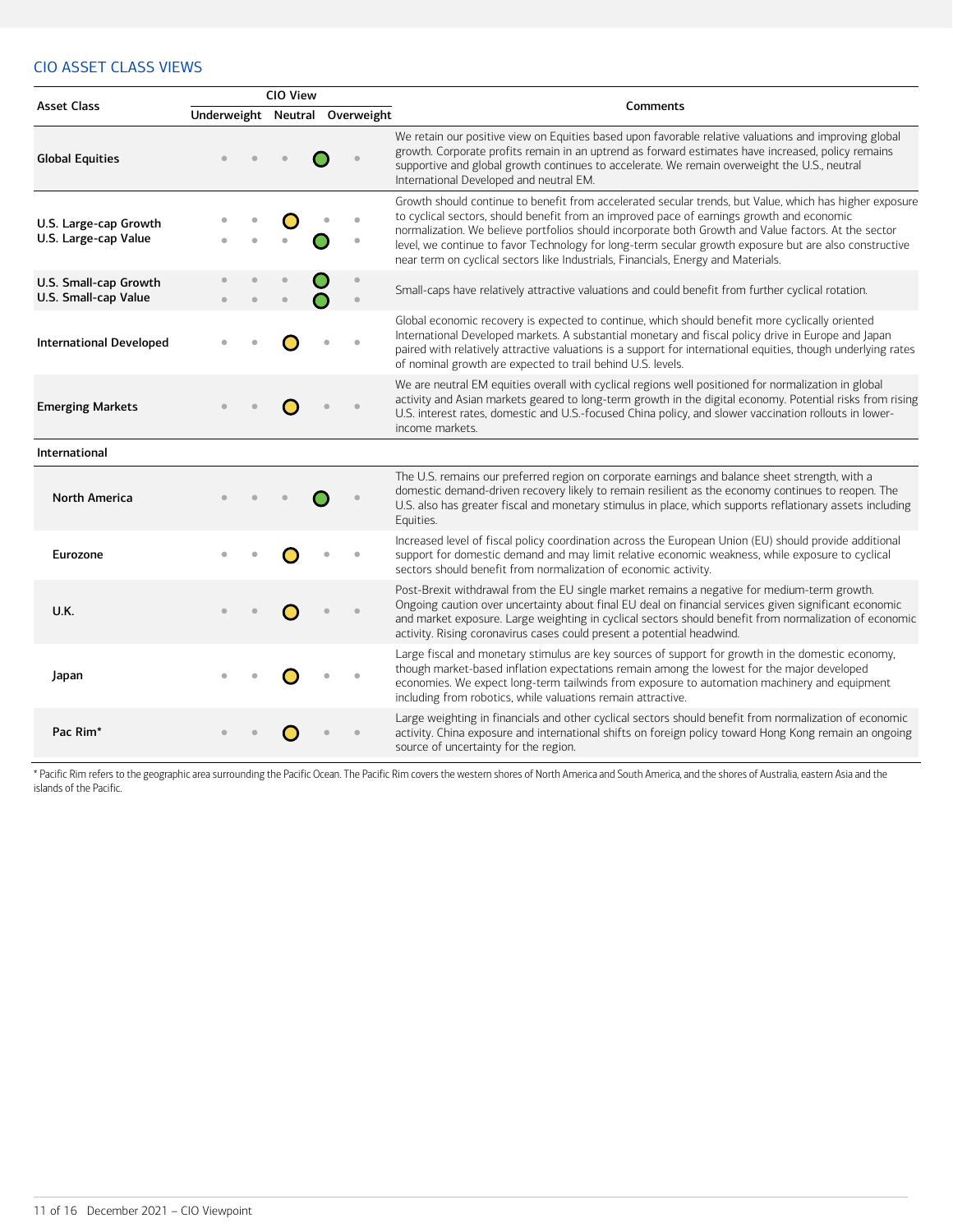#### CIO ASSET CLASS VIEWS (CONTINUED)

|                                            |                     | CIO View |            |                                                                                                                                                                                                                                                                                                                                                                                                                                                                                                                                                                                                                                                                                                                                                                                             |
|--------------------------------------------|---------------------|----------|------------|---------------------------------------------------------------------------------------------------------------------------------------------------------------------------------------------------------------------------------------------------------------------------------------------------------------------------------------------------------------------------------------------------------------------------------------------------------------------------------------------------------------------------------------------------------------------------------------------------------------------------------------------------------------------------------------------------------------------------------------------------------------------------------------------|
| <b>Asset Class</b>                         | Underweight Neutral |          | Overweight | Comments                                                                                                                                                                                                                                                                                                                                                                                                                                                                                                                                                                                                                                                                                                                                                                                    |
| <b>Global Fixed Income</b>                 |                     |          |            | Bonds diversify multi-asset class portfolios by providing income and relative stability. Below-benchmark<br>duration is preferred, as fiscal and monetary policy supports higher inflation, stronger nominal growth<br>and higher long-term rates over the medium term.                                                                                                                                                                                                                                                                                                                                                                                                                                                                                                                     |
| U.S. Governments                           |                     |          |            | Yields are very expensive relative to inflation. Some allocation to Treasurys for liquidity and principal<br>preservation is still advised, as Treasurys continue to provide one of the best short-term diversification<br>benefits to Equities among Fixed Income assets. Interest rate volatility has increased and may remain<br>high.                                                                                                                                                                                                                                                                                                                                                                                                                                                   |
| U.S. Mortgages                             |                     |          |            | The Fed has successfully initiated the tapering cycle without upsetting the market. Going forward, any<br>miscommunication or negative surprise due to elevated inflation is going to be a key risk. Furthermore,<br>MBS purchases from banks may slow as the economy opens up, presenting a headwind. However, with<br>fair valuations, we expect MBS to outperform Treasurys near-term and recommend conservative<br>positioning in shorter-duration assets.                                                                                                                                                                                                                                                                                                                              |
| U.S. Corporates                            |                     |          |            | Credit spreads remain below 100 bps. With the Fed's commitment to markets, improving fundamentals,<br>and yields well above Treasurys', spread product should provide modest positive excess return over the<br>medium term. We see relative value opportunities in select BBB-rated Industrials and also U.S.<br>Financials. The front end of the credit curve is less compelling given the compression in yields and<br>spreads. Higher Treasury yields and lingering virus concerns remain a risk to the demand backdrop-but<br>should be manageable.                                                                                                                                                                                                                                    |
| <b>International Fixed Income</b>          |                     |          |            | Compressed yields and risk premiums around the globe compared to the U.S., combined with potentially<br>higher volatility in non-U.S. markets, present unfavorable risk/reward conditions for non-U.S. Fixed<br>Income, in our view, justifying an underweight position.                                                                                                                                                                                                                                                                                                                                                                                                                                                                                                                    |
| <b>High Yield</b>                          |                     |          |            | Valuations present mediocre absolute long-term returns after estimating credit losses. Near-term<br>performance may be reasonable-given where the economy is in the business cycle; however, we don't<br>view the risk/reward favorably. Any additions to HY risk need to have a long time frame. Within HY, we<br>prefer more floating-rate loan exposure versus HY unsecured, while allocating to both.                                                                                                                                                                                                                                                                                                                                                                                   |
| U.S. High Yield<br><b>Tax Exempt</b>       |                     |          |            | HY muni credit spreads have narrowed and remain supported for now by improving credit conditions,<br>strong technicals and investors' search for yield.                                                                                                                                                                                                                                                                                                                                                                                                                                                                                                                                                                                                                                     |
| U.S. Investment-grade<br><b>Tax Exempt</b> |                     |          |            | Muni fundamentals are benefiting from growing tax collections, generous fiscal stimulus and higher<br>pension funding levels, with muni credit spreads at record post-2007 tights. Formerly strong technicals<br>may soften, however; demand may weaken with the removal of income tax rate hikes from the Build<br>Back Better bill and tax-exempt supply may grow due to issuers leveraging infrastructure stimulus funds.<br>We still believe munis provide value over Treasurys over the medium term for tax-sensitive investors, in<br>particular well-researched, lower-quality credits.                                                                                                                                                                                              |
| Alternative Investments*                   |                     |          |            | Given the differences in liquidity characteristics between AI and traditional investments, the CIO asset<br>class views on AI portfolio positioning continue to be neutral-rated versus our strategic allocations.<br>These types of investments, in our opinion, should not be viewed at the asset class level on a tactical<br>basis, but rather the tactical positioning should be expressed at the sub-asset class level. We will<br>continue to provide strategy-level guidance for qualified AI investors. We believe allocations to AI can<br>introduce differentiated returns that can help complement existing traditional holdings by potentially<br>enhancing returns, helping to reduce risk and capitalizing on opportunities not available through<br>traditional investments |
| <b>Hedge Funds</b>                         |                     |          |            | We favor Equity long/short strategies for differentiated equity returns. A hedged approach to equity<br>investments might offer a buffer in a higher volatility environment. We have recently become more<br>cautious on Event Driven and Relative Value strategies as credit spreads are historically tight and rising<br>interest rates could be a headwind. Also, there is a lack of opportunities in distressed investing.                                                                                                                                                                                                                                                                                                                                                              |
| <b>Private Equity</b>                      |                     |          |            | We see opportunities across a number of different sectors as the global economy continues to rebound.<br>After dislocations caused by the coronavirus, venture, buyout and equity-growth managers are seeing<br>robust returns. Within the broad Private Equity universe, we continue to favor special-situation strategies<br>that could benefit from secular shifts across sectors due to disruptive technologies. Private credit<br>strategies will likely outperform a traditional Fixed Income portfolio as interest rates rise as many of<br>these investments are more credit- than interest rate-sensitive, generally have a shorter duration and<br>tend to be floating-rate securities.                                                                                           |
| <b>Real Assets</b>                         |                     |          |            | As the global economy continues to recover, demand for many Commodities remains strong, and we are<br>seeing significant price appreciation across a wide swath of sectors. Problems and dislocations in global<br>logistics are causing bottlenecks and aggravating the supply/demand imbalance, adding upward pressure<br>on prices. Our outlook remains positive over the short and medium terms. An allocation to Tangible<br>Assets/Commodities could be a good buffer to rising inflation.                                                                                                                                                                                                                                                                                            |

Tactical qualitative investment strategy weightings are relative in nature versus the strategic weightings for a fully diversified portfolio. Weightings are based on the relative attractiveness of each asset class. Tactical strategy weightings are for a 12- to 36-month time horizon. CIO asset class views are relative to the CIO Strategic Asset Allocation (SAA) of a multi-asset portfolio. Because economic and market conditions change, recommended allocations may vary in the future. Asset allocation cannot eliminate the risk of fluctuating prices and uncertain returns. All sector and asset allocation recommendations must be considered in the context of an individual investor's goals, time horizon, liquidity needs and risk tolerance. Not all recommendations will be in the best interest of all investors. Alternative investments such as derivatives, hedge funds, private equity funds and funds of funds can result in higher return potential, but also higher loss potential. Changes in economic conditions or other circumstances may adversely affect your investments. Before you invest in alternative investments, you should consider your overall financial situation, how much money you have to invest, your need for liquidity and your tolerance for risk.

\* Many products that pursue Alternative Investment strategies, specifically Private Equity and Hedge Funds, are available only to qualified investors. Source: Global Wealth & Investment Management Investment Strategy Committee as of December 7, 2021.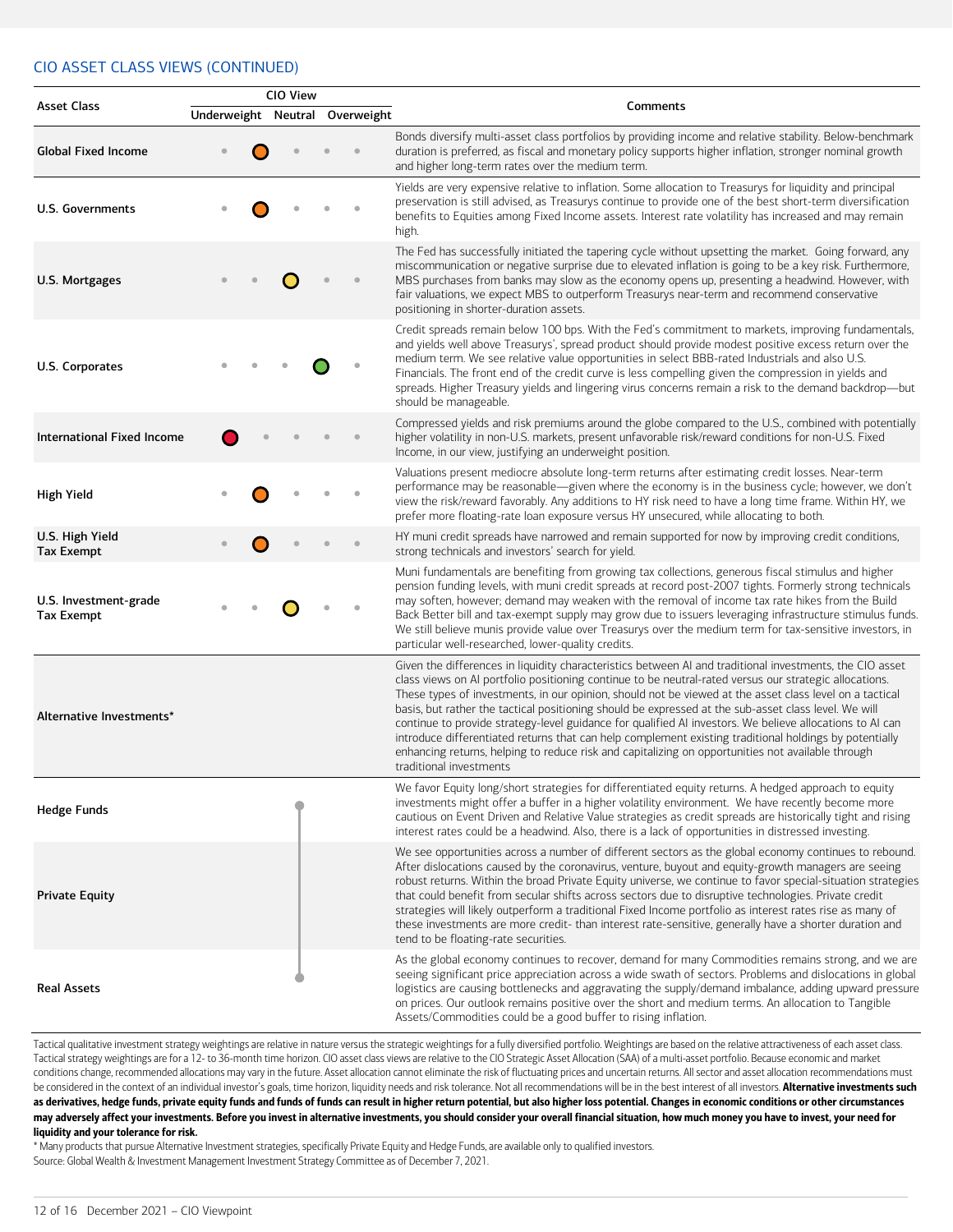### CIO EQUITY SECTOR VIEWS

The CIO equity sector view is developed by applying a multi-input process combining the CIO's factor views and fundamental bottom-up industry outlook with top-down macro-economic changes and trends. The factor approach emphasizes valuation and momentum as key inputs, with a fundamental overlay taking into consideration forward-looking views of growth, profits, policy, events and sentiment as well as inclusion of certain investment themes. BofA Global Research's sector strategy views are also captured as an input into the CIO process. Our sector views are developed with a 12- to 18-month outlook but are revisited monthly by the GWIM Investment Strategy Committee.

|                               | CIO View |                                |                                                                                                                                                                                                                                                                                                                                                                                                                                                                                                                                                                                                                                                                                                                                                                                                                                                                                                                                                                                                                                                                                                                                                                                                                                                                                                                                                     |
|-------------------------------|----------|--------------------------------|-----------------------------------------------------------------------------------------------------------------------------------------------------------------------------------------------------------------------------------------------------------------------------------------------------------------------------------------------------------------------------------------------------------------------------------------------------------------------------------------------------------------------------------------------------------------------------------------------------------------------------------------------------------------------------------------------------------------------------------------------------------------------------------------------------------------------------------------------------------------------------------------------------------------------------------------------------------------------------------------------------------------------------------------------------------------------------------------------------------------------------------------------------------------------------------------------------------------------------------------------------------------------------------------------------------------------------------------------------|
| Sector                        |          | Underweight Neutral Overweight | Comments                                                                                                                                                                                                                                                                                                                                                                                                                                                                                                                                                                                                                                                                                                                                                                                                                                                                                                                                                                                                                                                                                                                                                                                                                                                                                                                                            |
| Energy                        |          |                                | The choppy reopening of the global economy, inflationary pressures and strong global energy demand<br>are supportive for energy stocks. Higher energy prices combined with substantial cost-cutting initiatives<br>over recent years built significant operating leverage into energy companies. Further, earnings and free<br>cash flow outlooks remain solid for upstream energy companies on higher realized oil and natural gas<br>prices and continued capital discipline. Additional cyclical and value rotations could improve flows,<br>positioning and sentiment, and potentially pull some investors back into the sector. Lower CapEx<br>budgets and fewer long cycle investments in the Energy sector over recent years could support higher<br>oil prices in the near- and intermediate-term. Positive view on energy for cyclical reflation trade, but,<br>longer-term the secular headwinds still confront the sector. Headwinds include the transition to clean<br>energy, lower renewable energy costs and increasing Environmental, Social and Governance (ESG) focus<br>by investors. Continue to emphasize companies that are low-cost producers with high free cash flows,<br>balance sheet strength and low break-evens. Even after year-to-date gains, Energy still provides<br>attractive valuations with neutral momentum. |
| Financials                    |          |                                | Banks resumed stock buybacks and dividend increases based on excess capital instead of earnings<br>power. In addition, loan loss reserve release should moderate after significant reserve releases in the<br>first half of the year given a better macro backdrop and loan portfolio performance, which could be a<br>modest tailwind to earnings and help enhance capital return. Given structural headwinds in Insurance, we<br>prefer market exchanges that evolved into fee-based data and analytics providers. We also favor<br>alternative asset managers, like Private Equity for qualified investors, which consistently draw fund<br>inflows, typically benefit from low interest rates and maintain pricing power in management fees. U.S.<br>banks remain well capitalized and, in our view, are likely to return more capital to shareholders in coming<br>quarters in buybacks and dividends, and provide some attractive Price/Book valuations.                                                                                                                                                                                                                                                                                                                                                                                      |
| <b>Industrials</b>            |          |                                | The economic reopening and recovery are driving better fundamentals in cyclical end markets, including<br>transportation, automotive, power, machinery and manufacturing, although aerospace is still relatively<br>weaker given international flights are still below pre-coronavirus levels. Higher volumes amidst<br>somewhat constrained supply are driving sequential earnings and prices higher. Broad-based<br>improvements in orders and increasing backlogs signal healthy activity levels and volume trends could<br>continue over the near-to-medium term. Further, potential improvements in the global CapEx cycle could<br>support the transportation, machinery, and freight and logistics industries longer-term. Cyclical<br>rotations and fund flows could also continue to support the Industrial stocks. Valuation is elevated, and<br>momentum is neutral.                                                                                                                                                                                                                                                                                                                                                                                                                                                                     |
| Materials                     |          |                                | Remain constructive on the Materials sector given the inflationary backdrop, low inventories, strong<br>demand trends and tight commodity markets. Supply constraints are helping to keep prices elevated.<br>Low inventory levels relative to consumption are helping companies to pass through cost inflation and<br>help protect margins, and could extend the cycle, as inventories need to be rebuilt. There is high<br>potential operating leverage embedded in the sector, driven by lower-cost profiles when compared to<br>prior cycles, which could help enhance profitability if volume growth trends persist. Packaging and<br>specialty chemicals are benefiting from healthy U.S., consumer demand, while the greatest improvement<br>in marginal demand is occurring in cyclical commodities exposed to automotive, construction and<br>aerospace end markets, which have yet to fully recover. Valuation and momentum is neutral after recent<br>consolidations.                                                                                                                                                                                                                                                                                                                                                                    |
| <b>Information Technology</b> |          |                                | The pandemic accelerated the digital transitions for many industries and supports the secular growth<br>trends for cloud computing, machine learning and artificial intelligence (AI), data centers, software,<br>cybersecurity and semiconductors. We are in the early innings for machine learning and AI, and the<br>pandemic forced the adoption of digital payments by older generations who are now frequent users.<br>This accelerated the digital payments industry by several years without cannibalizing future sales.<br>Traditional hardware exposure is still increasingly commoditized. Valuation is extended, and a move<br>higher in interest rates could pressure multiples for high-growth and high-valuation tech stocks;<br>therefore, look for GARP (growth at a reasonable price) in software and cyclical exposure in<br>semiconductors. Free cash flow, balance sheet strength, dividend growth and earnings growth remain<br>strong fundamental drivers for the sector. Neutral on valuation and momentum.                                                                                                                                                                                                                                                                                                                 |
| <b>Consumer Discretionary</b> |          |                                | Consumer Discretionary's relative performance peaked and made a turn lower, and higher costs could<br>potentially pressure margins and earnings going forward. The consumer reopening cadence is entering<br>the "mobility phase" as consumers are out of the house and engaging in pre-pandemic activities and<br>events. The ongoing shift to omnichannel retailing should continue to alter consumer behaviors due to<br>the pandemic. Favor strong global consumer brands with solid balance sheets and a history of dividend<br>growth over weaker brick-and-mortar retailers that could face declining store traffic trends. Cyclical<br>tailwinds from both housing and autos could provide additional potential upside opportunities to the<br>growth outlook. The pent-up demand for reopening activities and services could be an additional<br>catalyst for the consumer. Despite a solid outlook for the consumer as we head into 2022, rising input<br>costs, higher freight costs, increased labor costs and supply chain disruptions could provide potential<br>headwinds. Valuation is elevated, and momentum is stalling.                                                                                                                                                                                                          |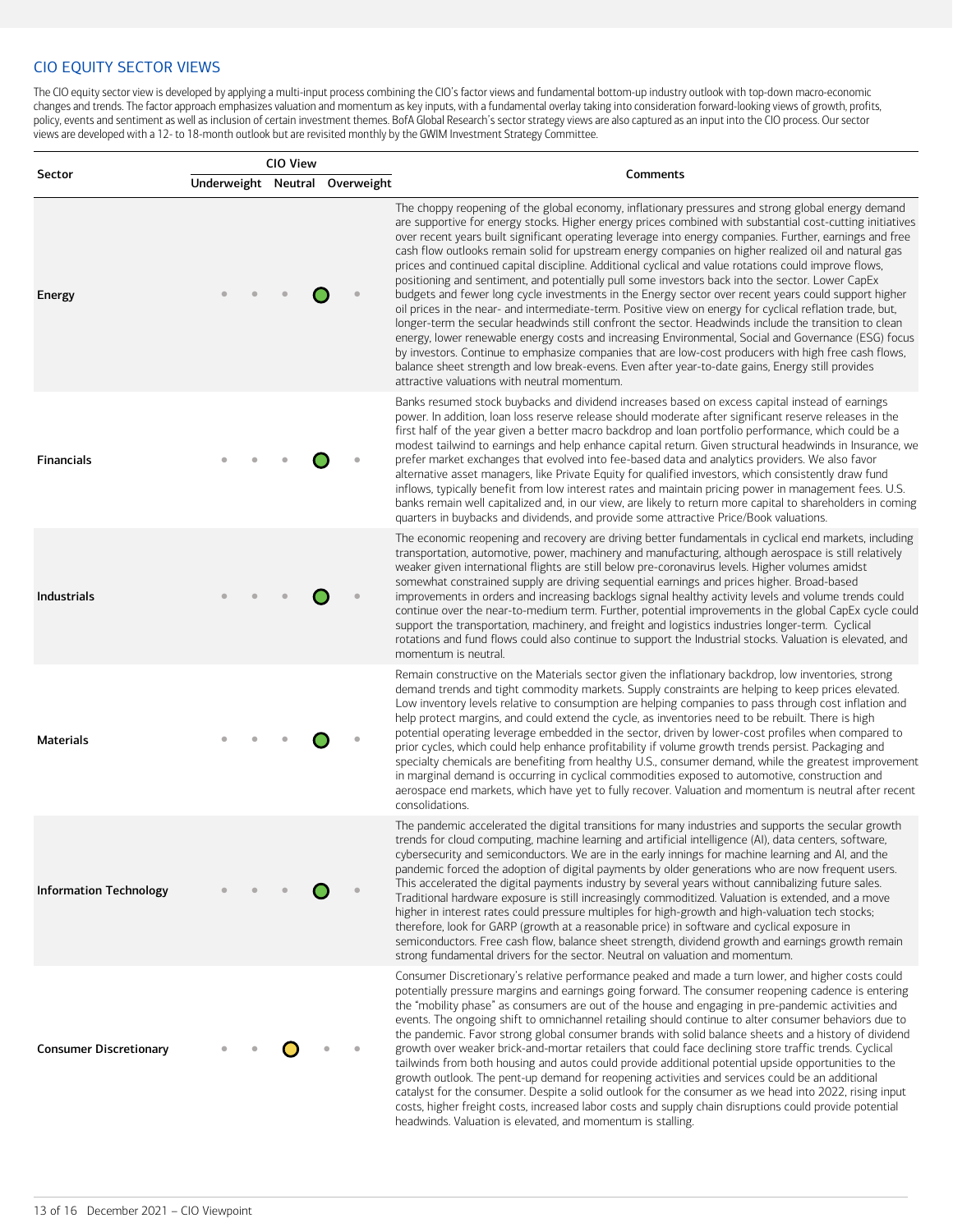|                               |                                | CIO View | Comments                                                                                                                                                                                                                                                                                                                                                                                                                                                                                                                                                                                                                                                                                                                                                                                                                                                                                                                                                                                                                                                                                                                                                                                                                                                                                                                                                                                                                                                                                                                                                                                                                                                                                                                                                                                        |
|-------------------------------|--------------------------------|----------|-------------------------------------------------------------------------------------------------------------------------------------------------------------------------------------------------------------------------------------------------------------------------------------------------------------------------------------------------------------------------------------------------------------------------------------------------------------------------------------------------------------------------------------------------------------------------------------------------------------------------------------------------------------------------------------------------------------------------------------------------------------------------------------------------------------------------------------------------------------------------------------------------------------------------------------------------------------------------------------------------------------------------------------------------------------------------------------------------------------------------------------------------------------------------------------------------------------------------------------------------------------------------------------------------------------------------------------------------------------------------------------------------------------------------------------------------------------------------------------------------------------------------------------------------------------------------------------------------------------------------------------------------------------------------------------------------------------------------------------------------------------------------------------------------|
| Sector                        | Underweight Neutral Overweight |          |                                                                                                                                                                                                                                                                                                                                                                                                                                                                                                                                                                                                                                                                                                                                                                                                                                                                                                                                                                                                                                                                                                                                                                                                                                                                                                                                                                                                                                                                                                                                                                                                                                                                                                                                                                                                 |
| <b>Real Estate</b>            |                                |          | The outlook for Real Estate has improved in 2021 and is reflected in stronger performance driven by<br>progress in the reopening of the economy. Consumer and corporate changes like remote work,<br>eCommerce, less business travel, etc., are potential longer-term headwinds for CRE companies (e.g.,<br>office), leisure (e.g., hotels), mall operators and owners. However, Real Estate's positive correlation with<br>inflation, relative underweight positioning and opportunity to provide both a potential inflation hedge<br>and reopening exposure makes the sector more attractive. Continue to emphasize longer-term secular<br>trends in data centers, communication infrastructure and industrial real estate with a focus on<br>eCommerce distribution facilities. Consider being selective in the sector with mixed outlooks for<br>different sub-sectors of the Real Estate industry. Relatively attractive valuation and improving<br>momentum.                                                                                                                                                                                                                                                                                                                                                                                                                                                                                                                                                                                                                                                                                                                                                                                                                              |
| Healthcare                    |                                |          | Underperformance of the high-growth and high-valuation biotech and healthcare tech companies is<br>overshadowing some of the opportunities presenting themselves in large pharma and life science<br>equipment, and is creating some headwinds for the healthcare sector during the current economic<br>recovery. Over the long term, we still expect rising spending on global healthcare—focused primarily on<br>diagnostics, healthcare consumables, and drug development equipment/tools and differentiated medical<br>devices. Emergency department visits and inpatient hospital admissions remain areas to watch and<br>could have a notable effect on capital equipment spending and labor pressures. Drug pricing pressures<br>appear to be fading in the near term with the assumption that pricing reforms are likely to be passed<br>and viewed by investors as a clearing event. Large pharmaceutical companies are becoming more<br>attractive as they trade at a large discount to healthcare sector peers and the broader market. Further,<br>significant cash on strong balance sheets, combined with more aggressive business development<br>efforts and a greater focus on explaining long-term growth drivers make large pharma more attractive<br>over the intermediate term. Over a longer duration, drug pricing headwinds may return as demographic<br>shifts put more pressure on government payors and as value-based care initiatives pick up momentum.<br>Emphasize exposure to long-term, positive trends in animal health, cost-savings medical technology and<br>telemedicine, tools, diagnostics and select biotech, as well as more intermediate opportunities in large-<br>cap pharma. Valuation is a bit extended in certain subsectors with lower momentum. |
| <b>Communication Services</b> |                                |          | Traditional media continues to see pressure from cord-cutting, a negative trend for traditional cable and<br>media companies, but the positive trends for internet usage, video streaming and gaming can provide<br>growth in the sector. However, some of this growth was pulled forward last year due to the pandemic<br>and work-from-home trends. Advertising could see a rebound to some degree, but regulatory<br>uncertainties and concerns could be a near-term overhang for the sector. Recent new headlines<br>increased scrutiny on some internet- and social media-focused companies. Valuation is attractive, and<br>momentum has deteriorated.                                                                                                                                                                                                                                                                                                                                                                                                                                                                                                                                                                                                                                                                                                                                                                                                                                                                                                                                                                                                                                                                                                                                    |
| <b>Consumer Staples</b>       |                                |          | Consumer Staples face tougher revenue and earnings comps as we lap the pandemic-driven stay-at-<br>home benefits from last year. Ongoing risks of a rotation out of defensive positioning and into risk-on<br>positioning is becoming more apparent, with greater visibility and availability of vaccines and the<br>anticipation of a return to reopening activities. The potential for increases in labor, input, freight and<br>packaging costs could further pressure year-over-year profitability as companies potentially increase<br>promotional activity in an attempt to retain pandemic-effected consumers. Historically, Consumer<br>Staples performance is a function of relative earnings growth and the sector could face decelerating<br>earnings growth, especially compared to cyclical areas that are expected to see improving earnings<br>growth. Relatively attractive valuation and lower momentum.                                                                                                                                                                                                                                                                                                                                                                                                                                                                                                                                                                                                                                                                                                                                                                                                                                                                       |
| <b>Utilities</b>              |                                |          | Expect consistent earnings results; however, post the crisis, rotations out of defensive stocks continue<br>to be a potential headwind. Further, the potential for rising interest rates is an additional headwind for<br>this bond proxy sector. Emphasize utilities with growing renewable power generation from wind and<br>solar and de-emphasize ones that rely strictly on coal-power generation. Earnings and dividend growth<br>opportunities remain for utilities that can capitalize on the transition to greater renewable power<br>generation and positive demographic trends. Relatively unattractive valuation and lower momentum.                                                                                                                                                                                                                                                                                                                                                                                                                                                                                                                                                                                                                                                                                                                                                                                                                                                                                                                                                                                                                                                                                                                                                |

Source: Chief Investment Office as of December 7, 2021.

BofA Global Research is research produced by BofA Securities, Inc. ("BofAS") and/or one or more of its affiliates. BofAS is a registered broker-dealer, Member SIPC, and wholly owned subsidiary of Bank of America Corporation.

All sector and asset allocation recommendations must be considered in the context of an individual investor's goals, time horizon, liquidity needs and risk tolerance. Not all recommendations will be in the best interest of all investors.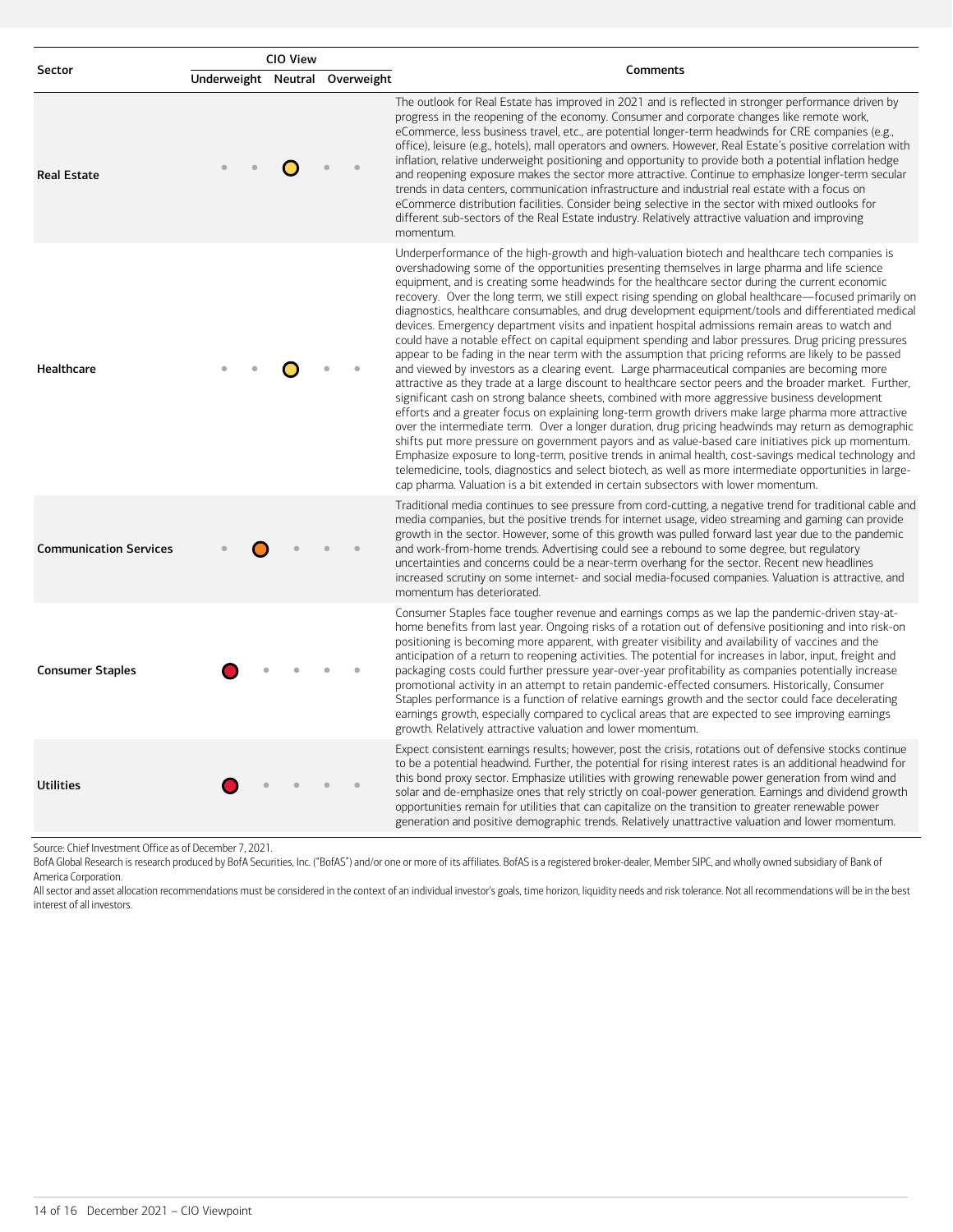### CIO THEMATIC INVESTING

Taking the long view, the following themes and subthemes are considered among the most powerful structural forces in the world. They are macro in nature but carry significant risks and reward for companies, both large and small. Although constructed with a global lens, in today's tightly woven world, what transpires or disrupts in Asia has a tendency to emerge in Europe or North America, and vice versa. These themes are transformational and carry long-term implications for economic growth, the cost of capital and global earnings. Gaining exposure to these themes is a key ingredient to investing.

| <b>Theme</b>           | Comments                                                                                                                                                                                                                                                                                                                                                                                                                                                                                                                                                                                                                                                                                                                                                                                                                                                                                                |
|------------------------|---------------------------------------------------------------------------------------------------------------------------------------------------------------------------------------------------------------------------------------------------------------------------------------------------------------------------------------------------------------------------------------------------------------------------------------------------------------------------------------------------------------------------------------------------------------------------------------------------------------------------------------------------------------------------------------------------------------------------------------------------------------------------------------------------------------------------------------------------------------------------------------------------------|
| <b>Big Data</b>        | The massive growth in unstructured data being created by connected machines, devices and systems is fueling data processing and Data<br>Analytics. Complementing Artificial Intelligence technologies are replete with applications for big data. The size of the digital world and<br>Internet of Things (IoT) is accelerating the migration of data and applications to a Cloud Computing environment. Data Centers and cloud-<br>based Storage will likely capture incremental data created.                                                                                                                                                                                                                                                                                                                                                                                                         |
| Demographics           | Several demographic transitions serve as important arbiters of future growth. With elongated life expectancies globally, longevity for older<br>populations will likely mean a renewed focus on healthcare, aged-care, financials, and consumer products and services for longer, serving as a<br>multitrillion-dollar potential opportunity. Both the Millennials (born 1981-1996) and Gen Z (born 1997-2012) could have greater influence over<br>the next decade on consumer spending and preferences.<br>While we are neutral the EM asset class on a tactical basis, we believe the EM Consumer represents a powerful middle-class consuming cohort<br>over the longer term. Uplifting the Bottom Billions, or poorest socioeconomic group with growing access to electricity, internet and sanitation<br>can also offer a demographic dividend for multinational companies.                       |
| <b>Climate Change</b>  | With emphasis from the new administration, a much greater focus is on health, renewable energy, clean water and sanitation, and other industries<br>that tend to support a more sustainable future. Companies that embrace more climate-friendly business models and operations, as well as<br>consumer products and services, are likely to enjoy sustained growth opportunities over the long term. Key investment opportunities: Renewable<br>Energy (Solar, Wind and Hydrogen), Energy-Efficiency such as building systems, Water/Waste Management, and Energy Storage &<br>Distribution.                                                                                                                                                                                                                                                                                                           |
| <b>Future Mobility</b> | The future of mobility hinges on Next-Gen Infrastructure. This includes the telecom industry's deployment of the 5G network, which is expected<br>to prove to be the greatest accelerant and enabler to Smart Cities (smart buildings, safety and security), Autonomous Vehicles and unmanned<br>Drones. The growing Electric Vehicle market will likely demand installation of charging equipment and fuel peripheral industries such as battery<br>material demand.                                                                                                                                                                                                                                                                                                                                                                                                                                   |
| Security               | Expanding the loT means security for a growing ecosystem of devices and end points. With the increase in time spent on online platforms, (as well<br>as adoption of online Payments/FinTech), Data Privacy/Surveillance and governance is expected to play a larger role in a post-pandemic world,<br>as will bolstering Cybersecurity defenses and budgets. With the commercialization of space, cybersecurity will likely extend to Space-based<br>assets (think satellites, data links, weather monitoring and GPS).                                                                                                                                                                                                                                                                                                                                                                                 |
| Post-coronavirus World | In the post-pandemic economic recovery, the factory of the future tends to be based closer to home and driven by Robotics (Industrial/Service<br>Automation) not humans, hastening reshoring by creating Dual/Local Supply Chains, notably in high-end activities and manufacturing. The<br>post-pandemic world will likely demand a new wave of Infrastructure investments, both mineral and material-intensive for cleaner and greener<br>infrastructure. The fusion of Healthcare and Technology through HealthTech capabilities, should result in greater investments in telemedicine,<br>disease surveillance and patient monitoring. Just as healthcare has gone digital, technology could increasingly dictate e-Everything, as we've seen<br>eCommerce, eSports and eLearning gain traction. An increased focus on ESG factors and metrics promotes the shift toward stakeholder<br>capitalism. |

Source: Chief Investment Office as of December 7, 2021.